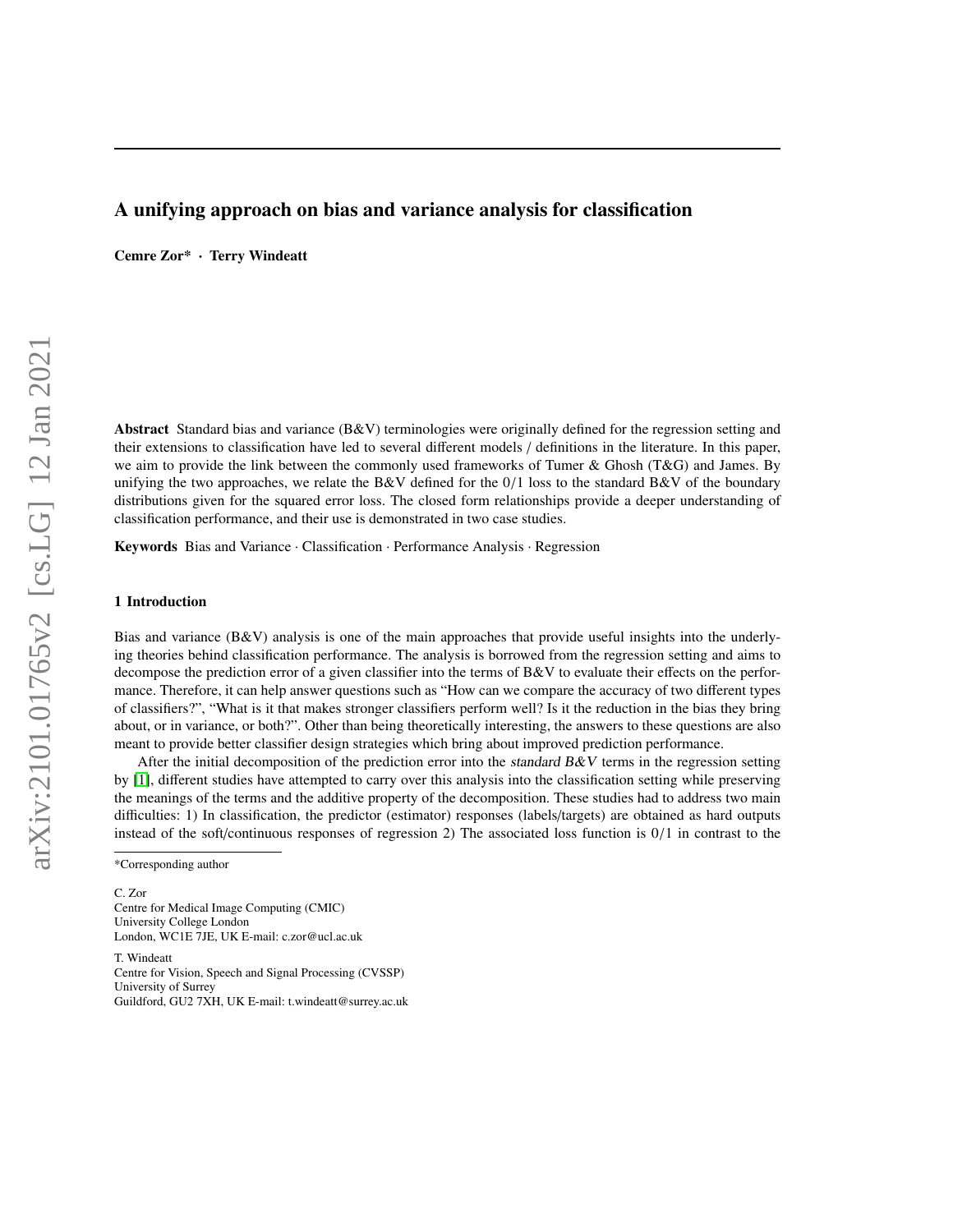squared error. In order to circumvent the difficulties, different frameworks have proposed significantly different ways to define the classification  $B\&V$ , yet, almost all frameworks have brought about multiple drawbacks. Some examples for these drawbacks can be given as the limitations on the use of these frameworks with general loss functions other than  $0/1$ , and the existence of impractical and non-standard characteristics like negative variance and non-zero bias assigned to the Bayes classifier.

Standing out from the rest of the frameworks, [\[2\]](#page-16-1) and [\[3\]](#page-16-2) have overcome most shortcomings and managed to provide coherent decompositions applicable for general loss functions while adhering to the characteristics of the standard B&V of the regression setting. In particular, James has defined a generalised B&V in line with the original meaning, such that, bias quantifies the average distance between the aggregate predictor output and the aggregate data response, and the variance quantifies the variability of the predictor. James has also proposed two new notions, systematic/bias effect (*SE*) and variance effect (*VE*), in order to retain the additive decomposition of the error for all loss functions.

From a different point of view, [\[4,](#page-16-3)5,6] have assumed the existence of soft classifier outputs and directly inherited the B&V terms from the regression setting rather than proposing new definitions. In other words, they have shown that it is possible to decompose the classification error into the standard B&V of the estimation errors belonging to the underlying probability distributions, using squared error loss.

In the literature, there have been studies focusing on the relationship between the various definitions of classification B&V by formulating them in unified frameworks  $[7, 2, 8]$  $[7, 2, 8]$  $[7, 2, 8]$ . However, there has not yet been any attempt to link the Tumer & Ghosh (T&G) analytical model to any other classification B&V framework. The aim of this paper is to establish this missing connection by relating T&G to James' model, chosen as a representative of the classification B&V frameworks. Specifically, after presenting the frameworks of Geman et al., James and T&G in detail, we reformulate James' *SE* and *VE* in terms of the T&G parameters. We also provide two case studies to highlight the importance of the theoretical derivations established in this paper.

The links established in this study not only provide insights to understanding classification performance, but also lead to closed form expressions of classification B&V for determining when and how performance improves or deteriorates. The findings are expected to be useful to the pattern recognition and machine learning community, as the B&V decomposition of 0/1 loss function and the B&V trade-off are tools employed by many researchers. A few examples of recent studies addressing the issues raised in this paper can be given as follows: In [\[9\]](#page-16-8), a theoretical and experimental analysis of the T&G framework is utilised for analysing the performance of linear combination rules and bagging ensembles. In [\[10\]](#page-16-9), the first attempt at a unified framework for hyperspectral image classification from a B&V decomposition point of view is made, while considering all steps of the classification process: feature extraction, feature selection, classification, and post-processing. The proposed decision tree ensemble in [\[11\]](#page-16-10), is shown to achieve increased accuracy by guaranteeing a significant reduction in variance and a lower bias compared to the standard ensemble methods. The B&V decomposition used in [\[12\]](#page-16-11) shows how their proposed ensemble classifiers decrease error due to a reduction in bias, a reduction in unbiased variance, an increase in biased variance or, a combination of these factors. In [\[13\]](#page-16-12), an extensive experimental comparison of the B&V trade-off is made for sixteen ensemble methods. A useful discussion about the B&V decomposition problem is provided in [\[14\]](#page-16-13), and a novel attempt is made at estimating B&V. In [\[15\]](#page-16-14), the proposed novel classifier combining rule is shown to be superior to other fixed combining rules by demonstrating that it has noticeably lower bias and slightly higher variance. In [\[16\]](#page-16-15), the B&V decomposition is used in cryptographic systems to determine the impacts of the error rate of template and stochastic attacks, and also to extract the best profiled attack. In order to achieve a trade-off between fairness and accuracy in sensitive applications such as healthcare or criminal justice, in [\[17\]](#page-16-16) cost-based metrics of discrimination are decomposed into bias, variance, and noise, and methods are proposed for estimating and reducing each term.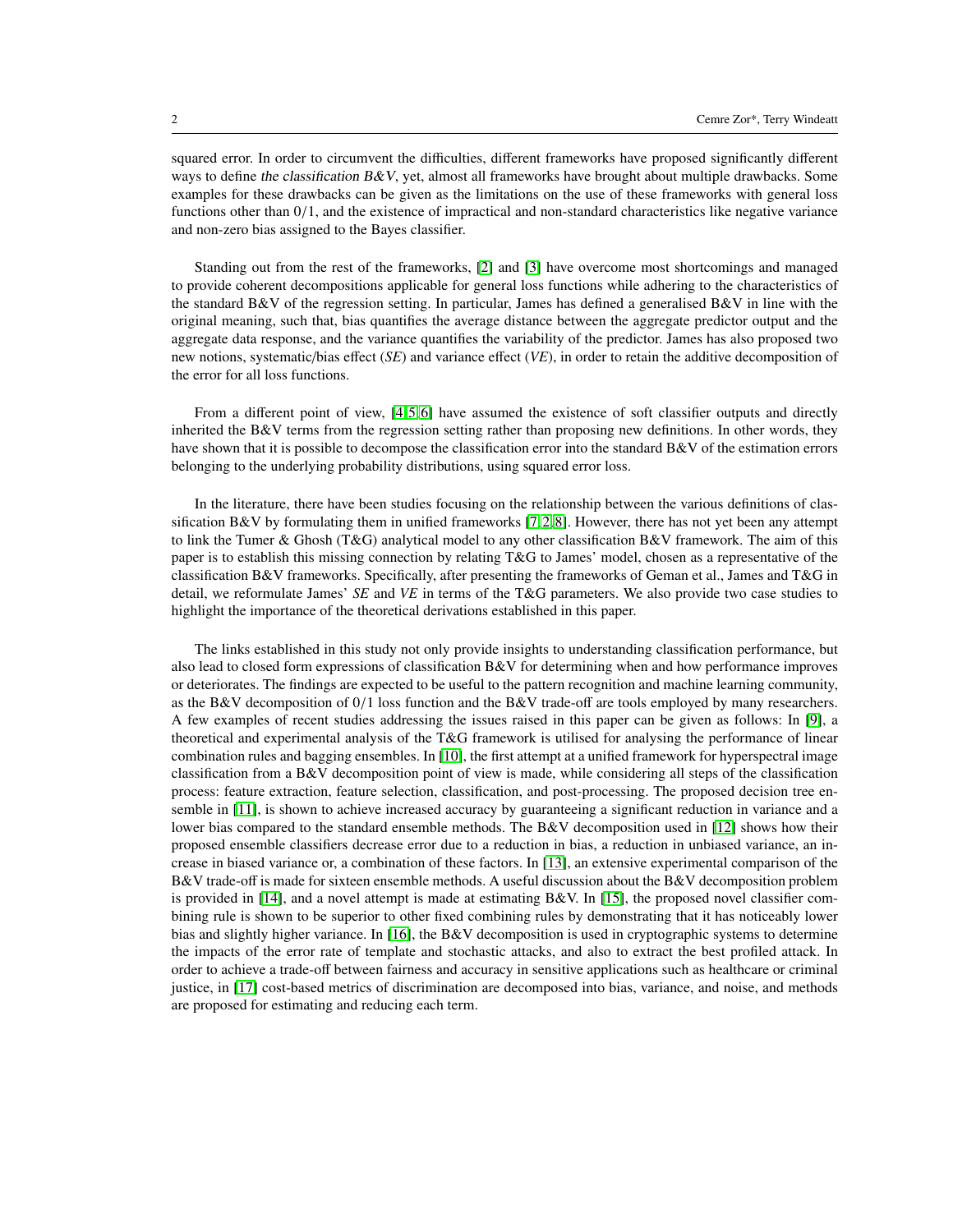#### 2 Bias-Variance Frameworks

The bias and variance decomposition of the prediction error was initially performed by [\[1\]](#page-16-0) in the regression setting using squared-error loss, and can be summarised as follows.

Let the estimate of the response, *Y*, for each input pattern (feature vector) *X* be  $\hat{Y}$ , which is a variable depending on the training set. Different training sets consist of different patterns sampled from the same underlying distribution, or same patterns represented by different modalities. Given a particular pattern *X*, the effectiveness of the prediction can be measured using the mean squared error as

<span id="page-2-0"></span>
$$
E_{Y,\hat{Y}}\left[\left(Y-\hat{Y}\right)^2|X\right] = E_{\hat{Y}}\left[\left(\hat{Y}-E_{\hat{Y}}\left[\hat{Y}|X\right]\right)^2|X\right] + \left(E_{\hat{Y}}\left[\hat{Y}|X\right] - E_{Y}\left[Y|X\right]\right)^2 + E_{Y}\left[\left(Y-E_{Y}\left[Y|X\right]\right)^2|X\right] \tag{1}
$$

In Eq. [1,](#page-2-0) the first term on the r.h.s., indicating the expected difference between the estimate and its expectation, is named as *variance* of the predictor; whereas the second term, indicating the squared difference between the regression and the expected estimation as its *bias*. The third term is the variance of the response, which can be referred to as the *irreducible noise*.

Subsequently, [\[18\]](#page-16-17), [\[19\]](#page-16-18), [\[20\]](#page-16-19), [\[7\]](#page-16-6), [\[21\]](#page-16-20), [\[22\]](#page-16-21), [\[23\]](#page-16-22), [\[3\]](#page-16-2) and [\[2\]](#page-16-1) have extended the analysis for the classification setting; however, a universally accepted framework still does not exist. Although all frameworks aim at preserving the meanings of the standard B&V terms and the additive property of the error decomposition, they have difficulties maintaining other crucial B&V characteristics and/or bring about undesirable properties, such that: 1) Dietterich and Kong allow the existence of negative variance, and moreover, allow the Bayes classifier to have positive bias. 2) For each input pattern, Breiman separates the predictors into two sets as biased and unbiased; and accordingly, each test pattern has solely bias or variance. 3) Kohavi and Wolpert assign a non-zero bias to the Bayes classifier. 4) The definitions of Tibshirani, Heskes and Breiman are difficult to generalise and extend to general loss functions.

Among all definitions, the framework of James overcomes the listed disadvantages, and offers advantages in the sense of characterising consistent B&V decompositions for arbitrary loss functions. This framework is investigated in detail in Section [2.1.](#page-2-1) Note that in [\[7,](#page-16-6)2,8], the links between the majority of these definitions have been established under unified representations.

## <span id="page-2-1"></span>2.1 Bias-Variance Analysis of James

[\[2\]](#page-16-1) extends the B&V analysis, originally proposed for squared error under regression setting by [\[1\]](#page-16-0), to all symmetric loss functions including 0/1. James argues that it is not possible to both preserve the additive property of the prediction error decomposition and maintain the terms' standard meanings. Hence, in his decomposition, two sets of formulations are proposed to satisfy these requirements separately. First, by adhering to the original meanings, the bias is defined as the average distance between the systematic parts of the response and the predictor; and the variance as the variability of the predictor. Second, in addition to the bias and variance terms, the notions of *systematic e*ff*ect (SE)* and *variance e*ff*ect (VE)* are proposed. These new terms satisfy the additive error decomposition for all symmetric loss functions, and characterise the effects of bias and variance on the prediction error. For example, having (positive) variance might actually trigger a reduction in the prediction error and hence bring about a negative *VE*. It should be noted that in the standard setting, under squared error loss, *SE* and *VE* simplify into bias and variance respectively, satisfying the additive decomposition.

Using the B&V of the standard setting from Eq. [1,](#page-2-0) the generalised B&V of an estimator  $\hat{Y}$  for a given pattern *X* is given by

<span id="page-2-2"></span>
$$
Bias\left(\hat{Y}_X\right) = L(SY_X, S\hat{Y}_X) \quad \text{and} \quad Var\left(\hat{Y}_X\right) = E_{\hat{Y}}[L(\hat{Y}_X, S\hat{Y}_X)] \tag{2}
$$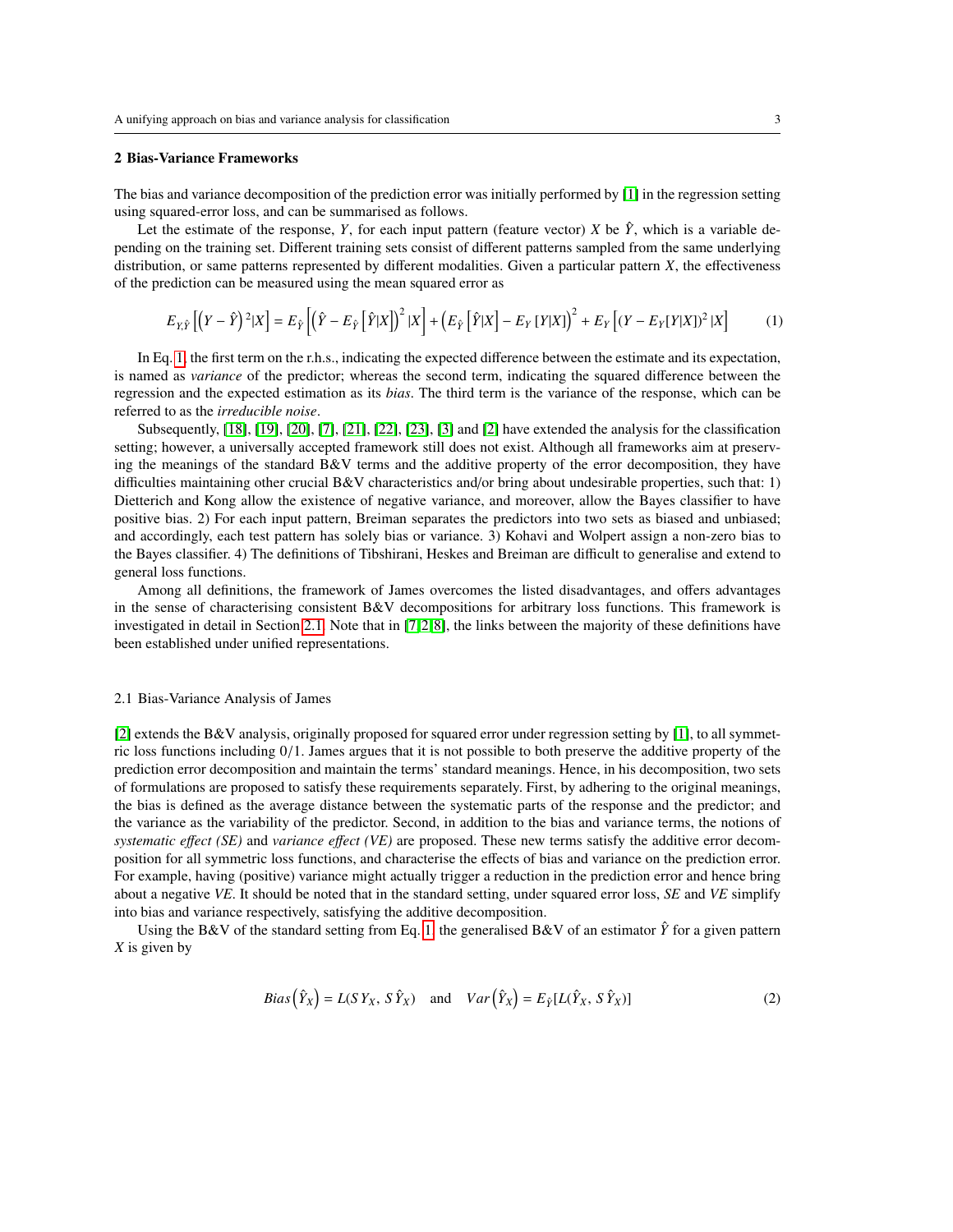where  $L(u, w)$  is the loss when *w* is used in predicting *u*, and *S*  $\hat{Y}$  and *SY* are called the systematic parts of  $\hat{Y}$  and *Y*, respectively (Note that we will drop the conditioning on the input pattern *X* for simplicity). For squared error loss  $(L_S)$ , we know that  $S\hat{Y} = E_{\hat{Y}}[\hat{Y}]$ , which is the regression or the best predictor of  $\hat{Y}$  under  $L_S$  [\[1\]](#page-16-0). Hence, during the extension for general loss functions (*L*) as given in Eq. [2,](#page-2-2) *S*  $\hat{Y}$  can be re-written as  $S \hat{Y} = \arg \min_{w} E_{\hat{Y}} [L(\hat{Y}, w)],$ and likewise,  $SY = \arg \min_{w} E_Y[L(Y, w)]$ .

The decomposition of the prediction error is interpreted as the sum of three terms: the variance of the response, the systematic (bias) effect (*SE*) and the variance effect (*VE*):

<span id="page-3-2"></span>
$$
E_{Y,\hat{Y}}\left[L(Y,\hat{Y})\right] = Var(Y) + SE(\hat{Y},Y) + VE(\hat{Y},Y)
$$
\n(3)

where  $SE(\hat{Y}, Y) = E_Y[L(Y, S\hat{Y}) - L(Y, SY)],$  and  $VE(\hat{Y}, Y) = E_{Y\hat{Y}}[L(Y, \hat{Y}) - L(Y, S\hat{Y})].$ 

For the specific case of classification with  $0/1$  loss, we have  $L(u, w) = I(u \neq w)$ , where  $I(q)$  is the indicator function. Assume that we are working on a *k* class problem, such that instead of operating in a continuous domain as in regression, *Y* takes on discrete values:  $Y \in \{\omega_1, \omega_2, \omega_3, ..., \omega_k\}$ . If we define

$$
P(\omega_i|X) = p(Y = \omega_i|X) \quad \text{and} \quad \hat{P}(\omega_i|X) = p(\hat{Y} = \omega_i|X) \tag{4}
$$

where *P* is the posterior probability distribution function for the response, *Y*, and  $\hat{P}$  is the distribution function obtained over multiple training sets for the estimation,  $\hat{Y}$ . Then,

<span id="page-3-3"></span><span id="page-3-0"></span>
$$
SY = \arg\min_{\omega_i} E_Y[I(Y \neq \omega_i)|X] = \arg\max_{\omega_i} P(\omega_i|X)
$$
  

$$
S\hat{Y} = \arg\max_{\omega_i} \hat{P}(\omega_i|X).
$$
 (5)

It can be observed in Eq. [5](#page-3-0) that *SY* is the class assigned by the Bayes rule; and  $S\hat{Y}$  can be interpreted as the aggregate classifier decision. Therefore

$$
Bias_J(\hat{Y}) = I(S\hat{Y} \neq SY|X)
$$
  
\n
$$
Var_J(Y) = p(Y \neq SY|X) = 1 - \max P(\omega_i|X)
$$
  
\n
$$
Var_J(\hat{Y}) = p(\hat{Y} \neq S\hat{Y}|X) = 1 - \max \hat{P}(\omega_i|X)
$$
  
\n
$$
SE(\hat{Y}, Y) = p(Y \neq S\hat{Y}|X) - p(Y \neq SY|X) = P(SY|X) - P(S\hat{Y}|X)
$$
  
\n
$$
VE(\hat{Y}, Y) = p(Y \neq \hat{Y}|X) - p(Y \neq S\hat{Y}|X) = P(S\hat{Y}|X) - \sum_i P(\omega_i|X)\hat{P}(\omega_i|X).
$$
 (6)

Note that, the irreducible error,  $Var_J(Y)$ , is equal to the Bayes error.

### <span id="page-3-1"></span>2.2 Tumer and Ghosh Model (T&G Model)

In contrast to the other B&V classification frameworks, Tumer and Ghosh (T&G) provide an analytic model [\[4,](#page-16-3)5, [6\]](#page-16-5) by utilising the class posterior probability distributions of the data and their estimates given by the predictors, assuming these distributions are known. By decomposing the squared estimation errors belonging to these distributions using Geman's formulation, the added classification error (on top of the Bayes error) for a non-optimal learning algorithm is measured. It is important to note that this framework does not propose new terminologies of bias and variance to analyse the classification error under 0/1 loss, rather uses the standard terminology in an unconventional way to address the new setting. The analysis is confined to the data points (patterns)  $X \in \mathbb{R}$  instead of  $X \in \mathbb{R}^n$ , but the conclusions derived are expected to hold for  $X \in \mathbb{R}^n$ .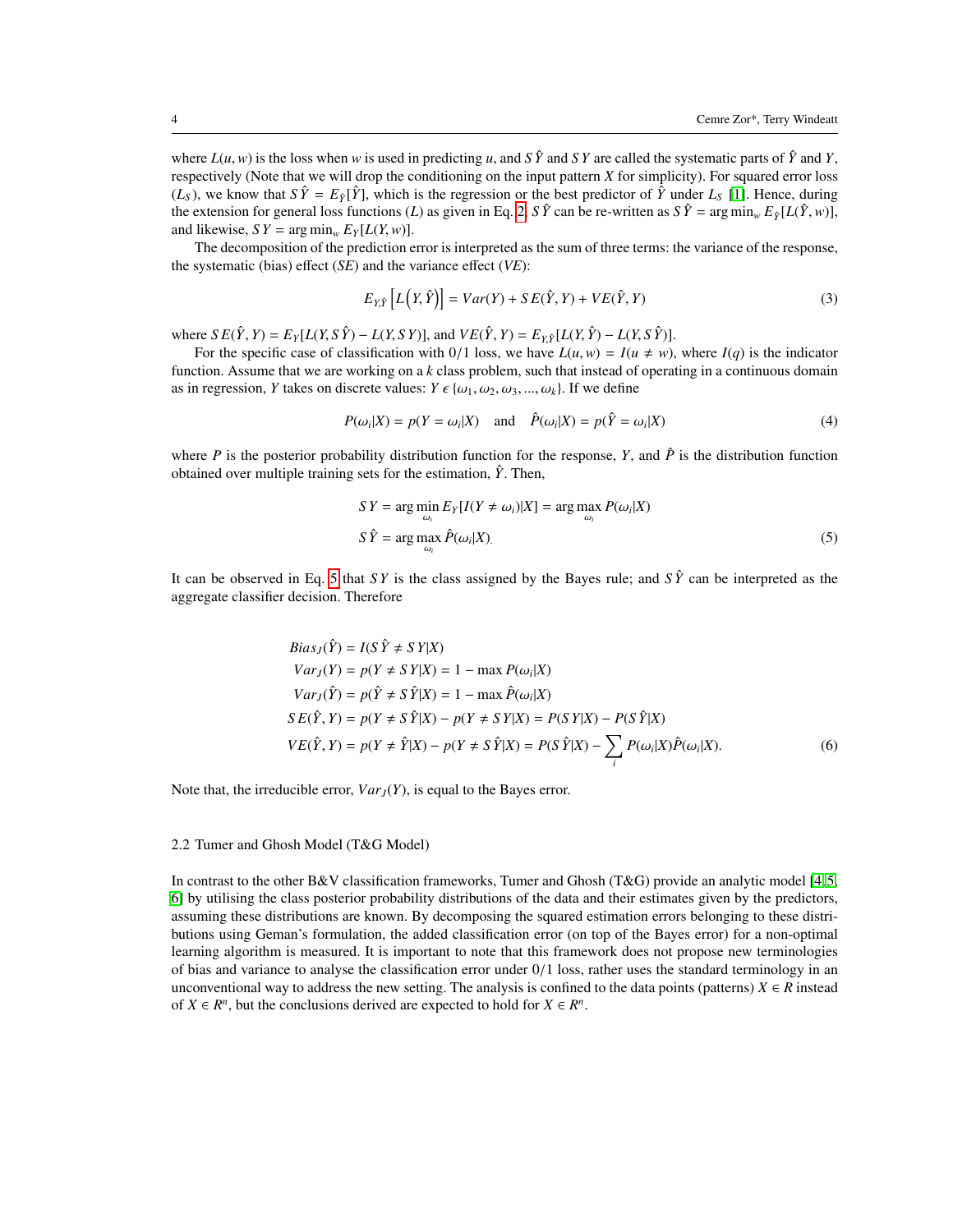

<span id="page-4-0"></span>Fig. 1 Plot of real and estimated posterior probability distributions with boundaries

The T&G theory assumes that in a localised decision (transition) region, only two classes possess significant posterior probabilities, which will leave the contributions of other classes as negligible. Consider a multi-class problem and the posterior probability functions belonging to classes  $\omega_i$  and  $\omega_j$  for a data point *X*, given as  $P(\omega_i|X)$ <br>and  $P(\omega_i|Y)$  as illustrated in Figure 1. The summation of the posterior probabilities for the and  $P(\omega_j|X)$  as illustrated in Figure [1.](#page-4-0) The summation of the posterior probabilities for the rest of the classes<br>can be referred to as  $P(\omega | X)$ . An instance of the imperfect predictor, namely a base classifier which is can be referred to as  $P(\omega_r|X)$ . An instance of the imperfect predictor, namely a base classifier which is trained<br>on one realisation of a given data set, would approximate each posterior probability with an error (depict on one realisation of a given data set, would approximate each posterior probability with an error (depicted by dashed lines in Figure [1\)](#page-4-0)  $\tilde{P}(\omega_i|X) = P(\omega_i|X) + \epsilon_i(X)$  where  $\epsilon_i(X)$  is a random variable denoting the approximation (prediction) error for the class  $\omega_i$  given input Y (prediction) error for the class  $\omega_i$  given input *X*.

The optimal decision boundary given by the Bayes classifier can be depicted as the intersection line crossing through *X* ∗ in Figure [1.](#page-4-0) It is then possible to denote any pattern in the decision region in terms of its distance to the optimal boundary, such that  $X_a = X^* + a$ , and name the set of all possible distance values, *a*, in the decision region as *A*. Note that the infimum and the supremum of the set *A* are denoted as  $t_1$  and  $t_2$  in Figure [1.](#page-4-0) Hence, a pattern located at the estimate decision boundary of a base classifier can be given by  $X_b = X^* + b$ . Therefore,

$$
\tilde{P}(\omega_i|X^* + b) = \tilde{P}(\omega_j|X^* + b)
$$
  

$$
P(\omega_i|X^* + b) + \epsilon_i(X_b) = P(\omega_j|X^* + b) + \epsilon_j(X_b).
$$
 (7)

By making the assumption that the posterior probabilities are locally monotonic functions around the decision boundaries in the transition regions, a linear approximation can be given:

$$
P(\omega_i|X^*) + bP'(\omega_i|X^*) + \epsilon_i(X_b) = P(\omega_j|X^*) + bP'(\omega_j|X^*) + \epsilon_j(X_b)
$$
\n
$$
(8)
$$

where *P*<sup> $\prime$ </sup> denotes the derivative of *P*. Using  $P(\omega_i|X^*) = P(\omega_j|X^*)$  to rewrite Eq. [8,](#page-4-1)

<span id="page-4-2"></span><span id="page-4-1"></span>
$$
b = \frac{\epsilon_i(X_b) - \epsilon_j(X_b)}{s} \tag{9}
$$

where  $s = P'(\omega_j|X^*) - P'(\omega_i|X^*)$ . Note again that  $\epsilon_i(X_b), \epsilon_j(X_b)$  and *b* are random variables dependent on the pos-<br>terior probability estimations obtained from the given learning algorithm. It is assumed that  $\epsilon_i(X)$  can be terior probability estimations obtained from the given learning algorithm. It is assumed that  $\epsilon_i(X)$  can be decomposed into a class-specific bias,  $\beta_i$ ; and a zero-mean,  $(\sigma_i)^2$  class-specific variance noise term,  $n_i$ , which has the same distribution characteristics across all *X*:  $\epsilon_i(X) = \beta_i + n_i$ . Thus,

<span id="page-4-3"></span>
$$
b = \frac{n_i - n_j}{s} + \frac{\beta_i - \beta_j}{s}.\tag{10}
$$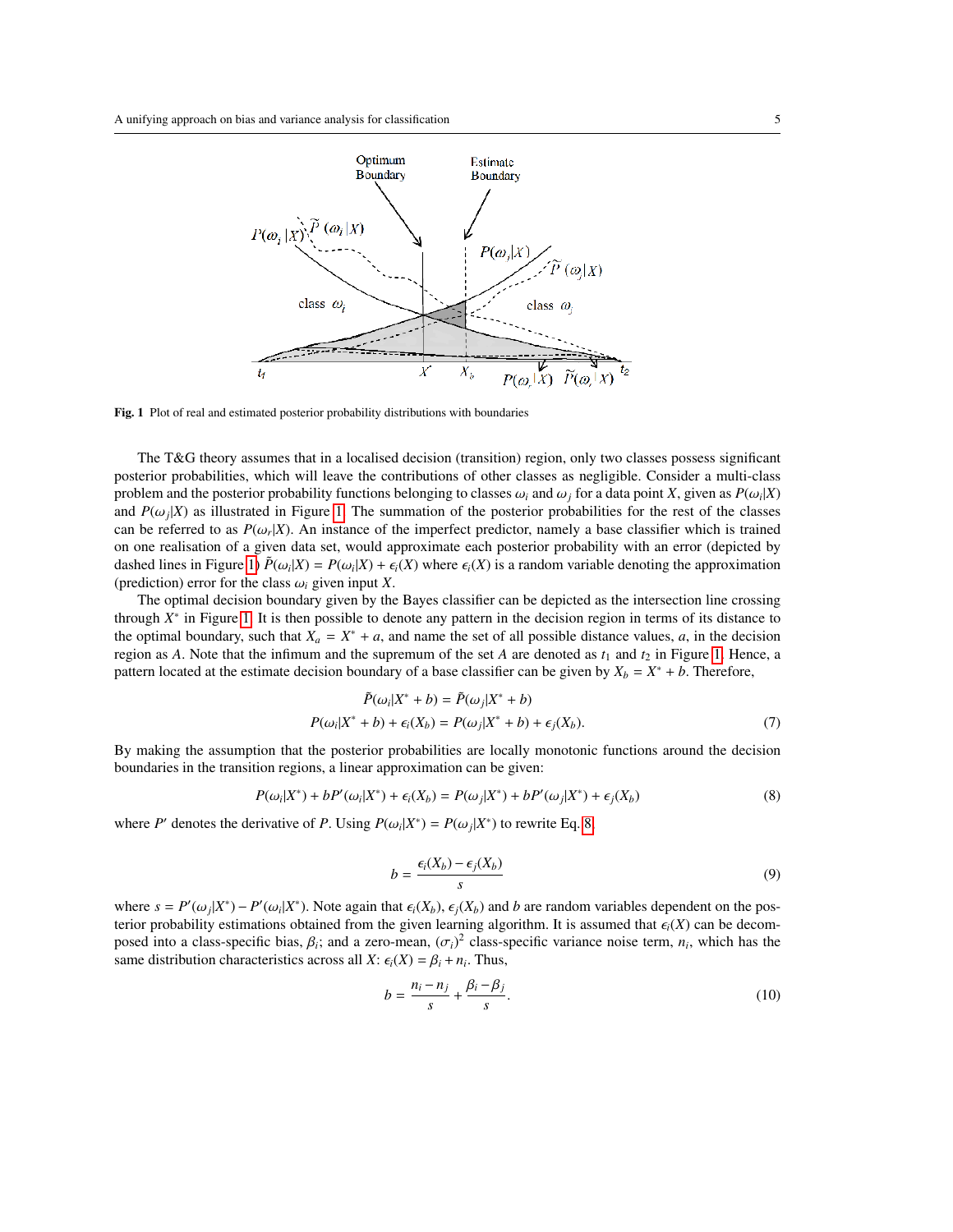In Figure [1,](#page-4-0) the Bayes error region is depicted by the areas shaded by light grey (note the double addition of the areas under  $P(\omega_r|X)$ ). The added error region (on top of the Bayes error) associated with the given realisation<br>of the non-optimal classifier is the dark shaded area, which can be approximated by a triangle whose hei of the non-optimal classifier is the dark shaded area, which can be approximated by a triangle whose height is *b*, and base length is given by

$$
P(\omega_j|X^*+b) - P(\omega_i|X^*+b) = P(\omega_j|X^*) + b\tilde{P}(\omega_j|X^*) - P(\omega_i|X^*) - b\tilde{P}(\omega_i|X^*) = bs.
$$
\n<sup>(11)</sup>

Accordingly, the area of this triangular region is equal to  $b^2s/2$ ; with expected value,  $R_{add}$ :

<span id="page-5-5"></span><span id="page-5-1"></span><span id="page-5-0"></span>
$$
R_{add} = \frac{s}{2} \int_{b\in A} b^2 p(b) db \tag{12}
$$

where  $p(b)$  is the probability distribution function of  $b$ , which is defined within the decision region  $A$ . It will now be shown that *Radd* can be written in terms of the B&V associated with the classifier estimation errors. For that, let us first define the variance for the random variable *b*:

$$
\sigma_b^2 = \int_{b\epsilon A} (b - E[b])^2 p(b) db = \int_{b\epsilon A} b^2 p(b) db - 2E[b] \int_{b\epsilon A} bp(b) db + (E[b])^2 = \int_{b\epsilon A} b^2 p(b) db - (E[b])^2 \tag{13}
$$

Eq. [13](#page-5-0) can be combined with Eq. [12](#page-5-1) such that

$$
\frac{s}{2}\sigma_b^2 = \frac{s}{2} \left( \int \int \frac{b^2 p(b)db - (E[b])^2}{2} \right) = R_{add} - \frac{s}{2}E[b]. \tag{14}
$$

Therefore,

$$
R_{add} = \frac{s}{2} \left( \sigma_b^2 + (E[b])^2 \right) = \frac{s}{2} \left( \sigma_b^2 + \beta^2 \right)
$$
 (15)

where  $\sigma_b^2$  is the T&G overall variance  $(Var_{TG} = \sigma_b^2)$  and  $\beta$  is the T&G overall bias (*Bias<sub>TG</sub>* =  $\beta$ ).<br>In Eq. 15, the expected added area is shown to be a function of the standard B&V in terms

In Eq. [15,](#page-5-2) the expected added area is shown to be a function of the standard B&V in terms of the variable *b*, which is itself a function of the classifier approximation errors as given in Eq. [9.](#page-4-2) Therefore, the overall B&V utilised in the T&G model relates to the difference of the classifier approximation errors. Using Eq. [10,](#page-4-3) the terms in Eq. [15](#page-5-2) can now be further expanded. Initially, we have

<span id="page-5-6"></span><span id="page-5-4"></span><span id="page-5-3"></span><span id="page-5-2"></span>
$$
Bias_{TG} = \beta = E [b] = \frac{\beta_i - \beta_j}{s}
$$
 (16)

An alternative expression for  $\sigma_b^2$  can be derived using Eq. [10:](#page-4-3)

$$
Var_{TG} = \sigma_b^2 = var\left(\frac{n_i - n_j}{s}\right)
$$
  
= 
$$
\frac{1}{s^2}E\left[(n_i - n_j - E(n_i - n_j))^2\right]
$$
  
= 
$$
\frac{(\sigma_i)^2 + (\sigma_j)^2 - 2cov(n_i, n_j)}{s^2}
$$
 (18)

where  $(\sigma_i)^2$  is the class-specific variance of  $n_i$ . Finally, substituting Eq. [16](#page-5-3) and Eq. [18](#page-5-4) in Eq. [15](#page-5-2) leaves us with

$$
R_{add} = \frac{(\sigma_i)^2 + (\sigma_j)^2 - 2cov(n_i, n_j)}{2s} + \frac{s\beta^2}{2}
$$
 (19)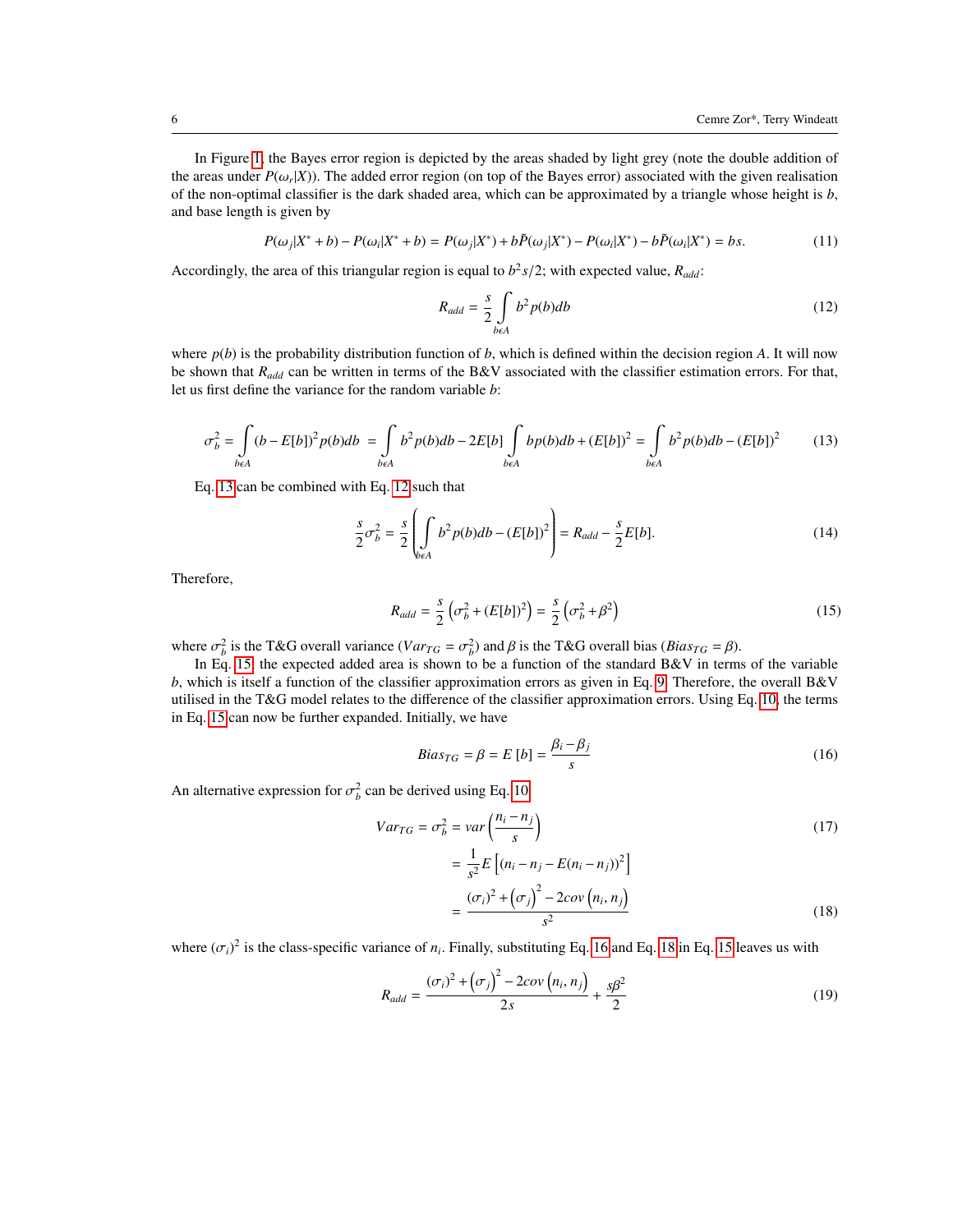which explicitly defines the expected added error region in terms of the B&V of the individual class approximation errors and is the main result of the T&G analysis.

As a summary, T&G obtains an additive B&V decomposition of the classification error because its underlying assumption on the posterior estimates allows the added error to be expressed as a function of the location of the decision boundary, which is dependent on the estimation noise. This assumption, which allows the added error region to be expressed as a triangle, implicitly converts the classification error problem into a regression problem. Refer to [\[4,](#page-16-3) [5,](#page-16-4) [6\]](#page-16-5) for further details about the T&G model, to [\[8\]](#page-16-7) for an analysis of the shortcomings of the T&G model assumptions, and to [\[24,](#page-16-23) [25\]](#page-16-24) for an extension of the T&G model where assumptions such as the existence of the ideal boundary between the same classes in the vicinity of the estimate boundary are relaxed.

## 3 Connections Between the Frameworks of Geman et al., James and T&G

In this study, we establish the relation between the frameworks of Geman et al., James and T&G in order to reveal when and how the classification B&V affect the prediction error, i.e. the components that trigger an increase or decrease in *SE* and *VE* are given in closed form. Specifically, after setting up the connection between the T&G model and the decomposition of Geman et al. in Section [3.1,](#page-6-0) we formulate *SE* and *VE* of James' framework in terms of B&V of T&G in Section [3.2.](#page-7-0) A discussion on the established connections between the two frameworks are given in Section [3.3,](#page-12-0) followed by two case studies underlining the findings of this theoretical study in Section [4.](#page-12-1)

## <span id="page-6-0"></span>3.1 T&G Model in terms of Bias-Variance of Geman et al.

By decomposing the squared posterior probability prediction error,  $\epsilon_i(X)$ , into terms of bias and a zero-mean noise for a given pattern *X* and class  $\omega_i$ , T&G model is similar to the formulations of Geman et al. given in the regression framework framework.

From T&G model we know that  $\epsilon_i(X) = \beta_i + n_i$ . Therefore,

<span id="page-6-2"></span><span id="page-6-1"></span>
$$
\beta_i^2 = (E\left[\epsilon_i(X)\right])^2 = \left(E\left[\tilde{P}(\omega_i|X) - P(\omega_i|X)\right]\right)^2. \tag{20}
$$

where  $\beta_i$  is the class-specific bias for the class  $\omega_i$ . For the class-specific variance:

$$
\sigma_i^2 = E\left[ (n_i - E[n_i])^2 \right]
$$
  
\n
$$
= E\left[ ((\epsilon_i(X) - \beta_i) - E[\epsilon_i(X) - \beta_i])^2 \right]
$$
  
\n
$$
= E\left[ (\epsilon_i(X) - E[\epsilon_i(X)])^2 \right]
$$
  
\n
$$
= E\left[ \left( \left[ P(\omega_i|X) - \tilde{P}(\omega_i|X) \right] - E[\left[ P(\omega_i|X) - \tilde{P}(\omega_i|X) \right] \right)^2 \right]
$$
  
\n
$$
= E\left[ \left( \tilde{P}(\omega_i|X) - E[\tilde{P}(\omega_i|X)] \right)^2 \right].
$$
\n(21)

In contrast to the original framework of Geman et al. and its extension for classification by James, where the B&V terms are defined for the response and its estimator (*Y* and  $\tilde{Y}$ ), T&G define the B&V on the estimate posterior probabilities produced by the prediction functions for each class (using  $P$  and  $\tilde{P}$ ). Let us now compare Eq. [20](#page-6-1) and Eq. [21](#page-6-2) from T&G formulation with the original B&V definitions of Geman et al. From Eq. [1,](#page-2-0) we have,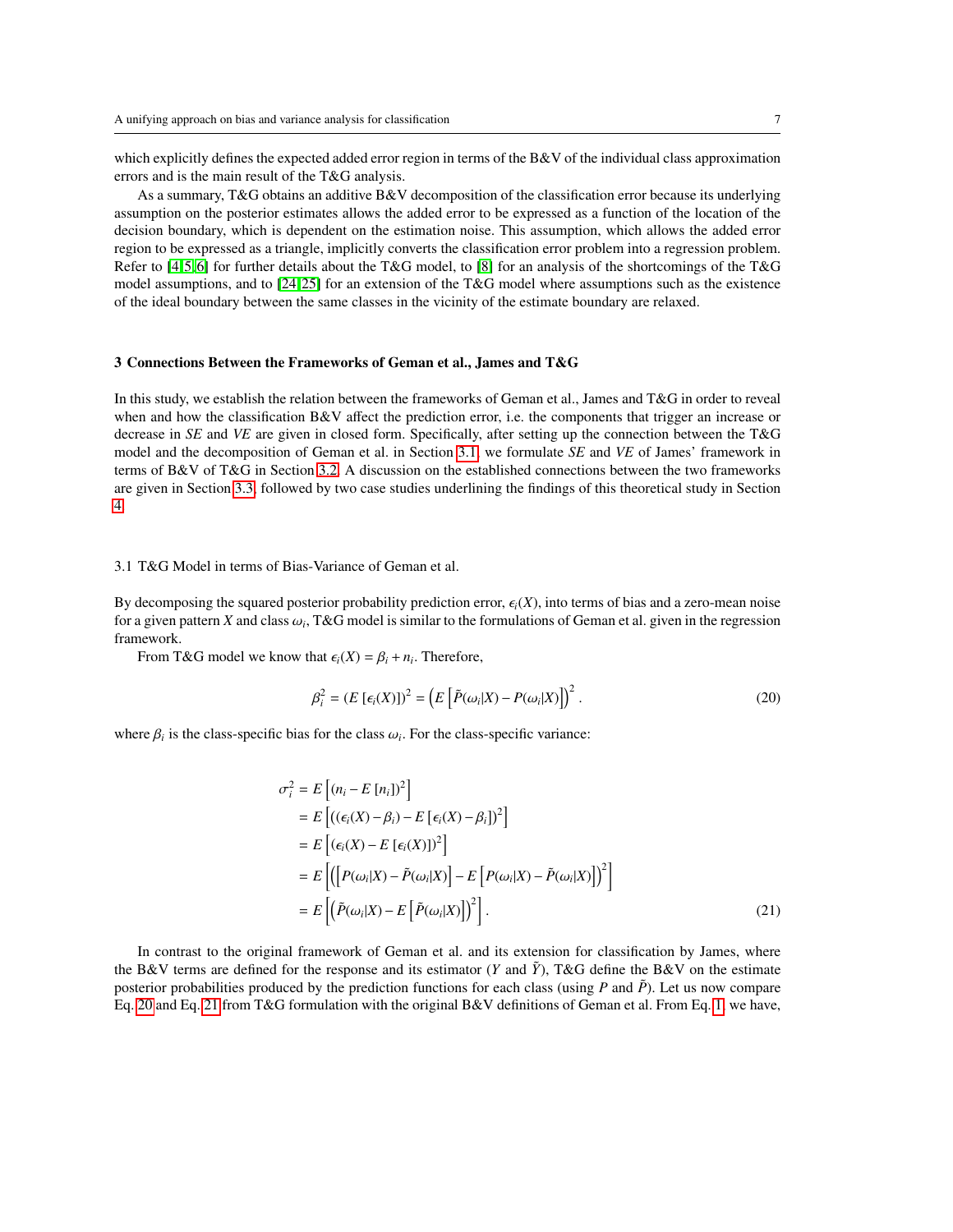<span id="page-7-1"></span>
$$
Bias(\hat{Y}) = (E_{\hat{Y}} [\hat{Y}|X] - E_{Y} [Y|X])^{2}
$$
  
\n
$$
Var(\hat{Y}) = E_{\tilde{Y}} [(\hat{Y} - E_{\hat{Y}} [\hat{Y}|X])^{2} |X].
$$
\n(22)

By interchanging *Y*|*X* given in Eq. [22](#page-7-1) with  $P(\omega_i|X)$ , and  $\tilde{P}(\omega_i|X)$  with  $\hat{Y}|X$ , it can be observed that the class-specific ReV terms of T&G as formulated in Eq. 20 and Eq. 21 can be obtained. Remember that the B&V terms of T&G as formulated in Eq. [20](#page-6-1) and Eq. [21](#page-6-2) can be obtained. Remember that the relation of the classspecific terms to the T&G overall B&V are provided in Eq. [16](#page-5-3) and Eq. [18.](#page-5-4) Note that although *Y*|*X* given in the Geman framework is a random variable, its T&G substitute  $P(\omega_i|X)$  is a constant. Also, the class-specific bias of  $T\&G$  is not squared ( $\beta$ , instead of  $\beta^2$ ); leading to the possibility of a positive or negative valu T&G is not squared ( $\beta_i$  instead of  $\beta_i^2$ ); leading to the possibility of a positive or negative value.

### <span id="page-7-0"></span>3.2 Bias-Variance Analysis of James using T&G Model

While establishing the connection between the B&V decompositions of James and T&G, we will still be relying on the assumption made in T&G model that the added error region for a multiclass problem would mainly be composed of the contributions of two classes, as specified in Section [2.2.](#page-3-1) Remembering that *a* is the distance between the pattern  $X_a$  located at  $X^* + a$  and  $X^*$ , Eq. [3](#page-3-2) can explicitly be written for all patterns lying within the decision region *A* (i.e.  $\forall a, t_1 < a < t_2$ ), such that

$$
\int_{a\in A} E_{Y,\hat{Y}} \left[ L \left( Y_{X_a}, \hat{Y}_{X_a} \right) \right] da = \int_{a\in A} Var_J(Y_{X_a}) da + \int_{a\in A} SE(\hat{Y}_{X_a}, Y_{X_a}) da + \int_{a\in A} VE(\hat{Y}_{X_a}, Y_{X_a}) da.
$$
\n(23)

Since under  $0/1$  loss  $Var_J(Y_{X_a})$  is equal to the Bayes error for the pattern  $X_a$ , Eq. [23](#page-7-2) can be re-written as

<span id="page-7-2"></span>
$$
R_{add} = \int_{a\in A} SE(\hat{Y}_{X_a}, Y_{X_a}) da + \int_{a\in A} VE(\hat{Y}_{X_a}, Y_{X_a}) da.
$$
 (24)

For patterns outside the decision region, *SE* and *VE* are zero, making the total expected error equal to the Bayes error, and leaving *Radd* as zero.

In Section [3.2.2](#page-8-0) and Section [3.2.3,](#page-10-0) we will derive *SE* and *VE* using T&G terminology. However, first, we dedicate Section [3.2.1](#page-7-3) for the expansions of the probability terms *P* and *P*ˆ to be later used in the *SE* and *VE* calculations.

### <span id="page-7-3"></span>*3.2.1 Probability Distribution Analysis*

Using Figure [1](#page-4-0) and Eq. [11,](#page-5-5) for any  $a > 0$ ,

<span id="page-7-5"></span>
$$
P(\omega_j|X_a) - P(\omega_i|X_a) = sa \tag{25}
$$

where  $\omega_j$  is the Bayes class. If the Bayes error rate for  $X_a$  is expressed by  $z(X_a)$ , then

<span id="page-7-4"></span>
$$
P(\omega_j|X_a) = 1 - z(X_a). \tag{26}
$$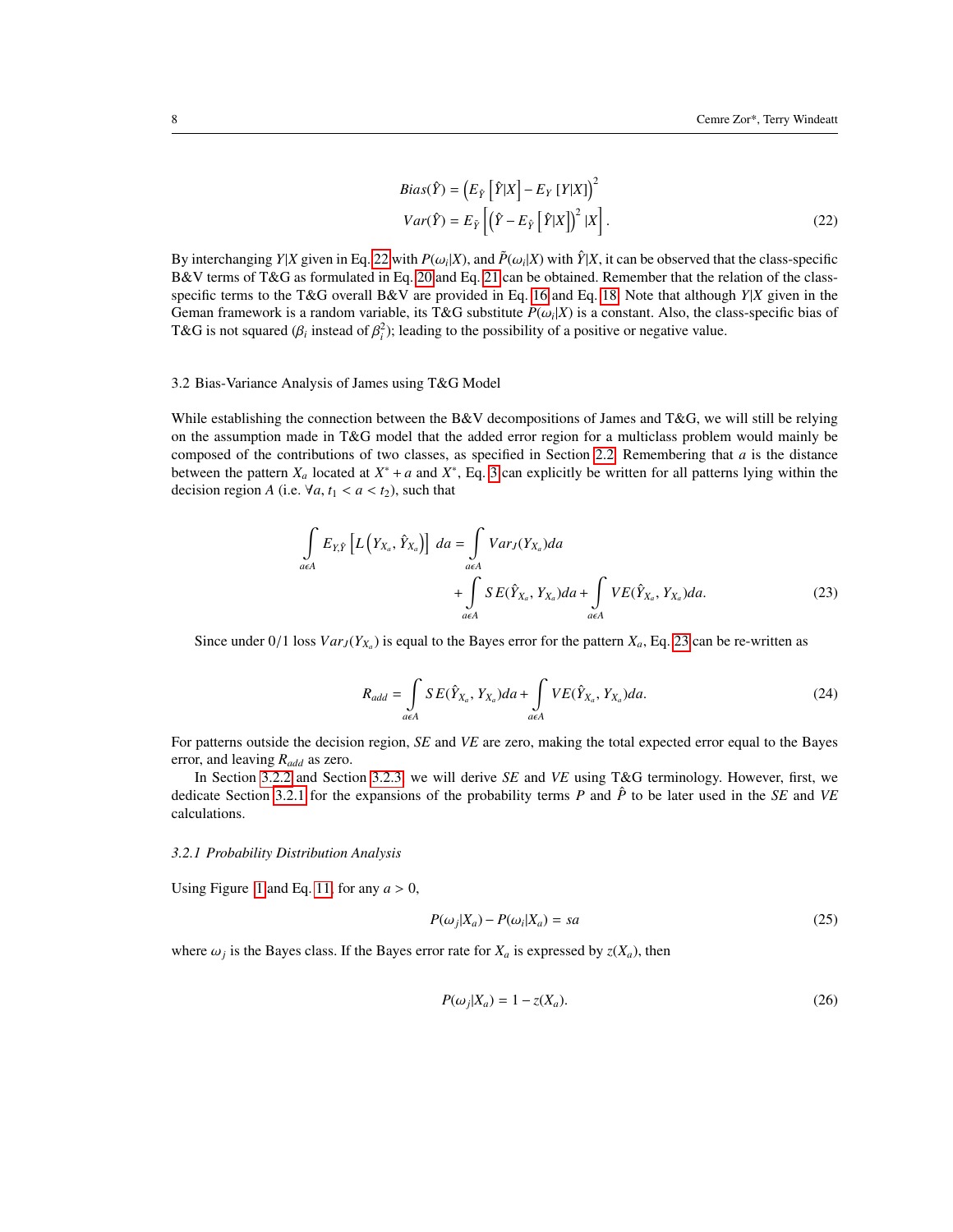|                   | a < 0                                        | a > 0                                       |  |
|-------------------|----------------------------------------------|---------------------------------------------|--|
| $P(\omega_i X_a)$ | $1-z(X_a)$<br>$= -sa + (z(X_a) - \eta(X_a))$ | $\chi(X_a) - \eta(X_a)$                     |  |
| $P(\omega_i X_a)$ | $\chi(X_a) - \eta(X_a)$                      | $1-z(X_a)$<br>$= sa + (z(X_a) - \eta(X_a))$ |  |
| $P(\omega_r X_a)$ | $\eta(X_a)$                                  | $\eta(X_a)$                                 |  |
| S Y               | $\omega_i$                                   | $\omega_i$                                  |  |
| SZ.               | $\omega_i$                                   | $\omega_i$                                  |  |
| a)                |                                              |                                             |  |

|                                    | Уα                        |  |
|------------------------------------|---------------------------|--|
| $\hat{P}(\omega_i X_a)$            | $\int_{b=a}^{t_2} p(b)db$ |  |
| $\overline{\hat{P}}(\omega_j X_a)$ | p(b)db                    |  |
| $\hat{P}(\omega_r X_a)$            | 0                         |  |
| (b)                                |                           |  |

<span id="page-8-2"></span>**Table 1** Derivations of *P* and  $\hat{P}$  for different *a* values.

After denoting the summation of the posterior probabilities belonging to classes with negligible contributions (which are considered as noise) by  $P(\omega_r|X) = \eta(X_a)$ , we also have

<span id="page-8-1"></span>
$$
P(\omega_i|X_a) = z(X_a) - \eta(X_a). \tag{27}
$$

Eq. [27](#page-8-1) can be used to rewrite Eq. [25](#page-7-4) such that

$$
P(\omega_j|X_a) = sa + (z(X_a) - \eta(X_a)).
$$
\n(28)

Similarly, for  $a < 0$  we have

$$
P(\omega_i|X_a) - P(\omega_j|X_a) = -sa \tag{29}
$$

for which the Bayes class is  $\omega_i$ . The remaining calculations for  $a < 0$  follow in accordance with those given for  $a > 0$  above and a summary of the findings is provided in Table 1.a. Here, for each q value, the Bayes cl *<sup>a</sup>* > 0 above, and a summary of the findings is provided in Table [1-](#page-8-2)a. Here, for each *<sup>a</sup>* value, the Bayes class is indicated as *S Y*, and the second dominant class is named as *S Z*.

In Table [1-](#page-8-2)b, the distribution function obtained over training sets for the prediction,  $\hat{P}$ , is analysed. We know that the assignment of a pattern  $X_a$  into the classes  $\omega_i$  or  $\omega_j$  depends on the location of the estimation boundary  $X_b = x^* + b$ , with *b* being a random variable. Hence, while calculating  $\hat{P}$ , the distribution of *b* is utilised. From Figure [1,](#page-4-0) for the input pattern  $X_a$  to be assigned to the class  $\omega_i$  by a classifier  $c_1$ , the boundary of the classifier has to be located at  $b_{c1} > a$ . Hence, the probability of the aggregate decision for  $X_a$  being  $\omega_i$  is equal to the sum of the probabilities of all such haundaries i.e.  $\hat{B}(\omega | \mathbf{Y}) = \int_a^b \hat{B}(\omega | \mathbf{Y}) d\omega$ . Similar a of the probabilities of all such boundaries, i.e.  $\hat{P}(\omega_i|X_a) = \int_{\alpha}^{\beta_2} p(b)db$ . Similar analysis follows for  $\hat{P}(\omega_i|X_a)$ . As for  $\hat{P}(\omega_r|X_a) = 0$ , we know that due to the T&G assumption of having only two predominant classes within *A*, the classifiers are not expected to assign a pattern into any other class. classifiers are not expected to assign a pattern into any other class.

Making use of the expansions provided in this section, *SE* and *VE* will be derived employing the T&G terminology in the following sections. During the derivations, *da* will be dropped for simplicity.

<span id="page-8-0"></span>*3.2.2 Calculation of SE*

Using Eq. [6,](#page-3-3) we have,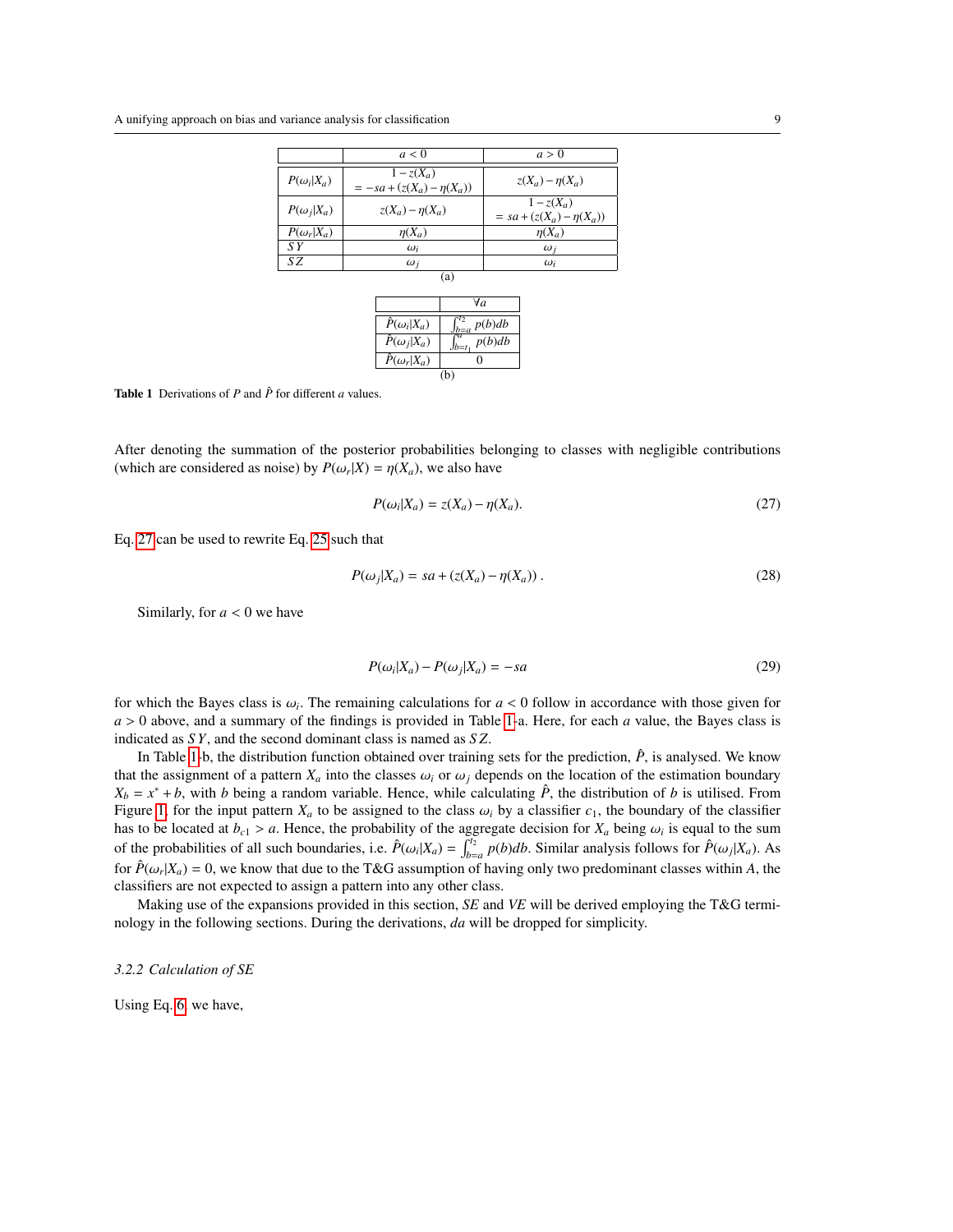<span id="page-9-0"></span>
$$
\int_{a\in A} SE(\hat{Y}_{X_a}, Y_{X_a}) = \int_{a\in A} P(SY|X_a) - \int_{a\in A} P(S\hat{Y}|X_a). \tag{30}
$$

We will now analyse the terms within Eq. [30](#page-9-0) separately. Since  $SY = \arg \max_{\omega_i} P(\omega_i | X_a)$  under 0/1 loss (see Eq. 5)  $P(S|Y|Y)$  denotes the posterior probability of the class that the Bayes classifier assigns for *Y*. Thus [5\)](#page-3-0), *P*(*S Y*|*Xa*) denotes the posterior probability of the class that the Bayes classifier assigns for *Xa*. Thus,

<span id="page-9-6"></span>
$$
\int_{a\in A} P(SY|X_a) = \int_{a=t_1}^{0} P(\omega_i|X_a) + \int_{a=0}^{t_2} P(\omega_j|X_a).
$$
\n(31)

The calculation of  $P(S\hat{Y}|X_a)$  on the other hand is not as trivial. From Eq. [5,](#page-3-0)  $S\hat{Y} = \arg \max_{\omega_i} \hat{Y}(\omega_i|X_a)$ , which suggests that  $P(S \hat{Y} | X_a)$  stands for the underlying posterior probability of the most probable class according to the base classifier decisions. To analyse *S Y*ˆ, let us first determine when it is equal to the Bayes decision class, *S Y*. It can be observed from Table [1-](#page-8-2)a that for  $a > 0$ ,  $SY = \omega_j$ . Hence,

<span id="page-9-1"></span>
$$
\begin{cases}\nS\,\hat{Y} = SY & \text{if } \hat{P}(\omega_j | X_a) > \hat{P}(\omega_i | X_a) \\
\implies \int_{b=t_1}^a p(b) \, db > \int_{b=a}^{t_2} p(b) \, db.\n\end{cases}\n\tag{32}
$$

Conversely, for patterns with *<sup>a</sup>* < 0,

<span id="page-9-2"></span>
$$
\begin{cases}\nS\,\hat{Y} = SY & \text{if } \hat{P}(\omega_i | X_a) > \hat{P}(\omega_j | X_a) \\
\implies \int_{b=t_1}^a p(b) \, db < \int_{b=a}^{t_2} p(b) \, db.\n\end{cases}\n\tag{33}
$$

The point *m* where  $\int_{b}^{m} p(b)db = \int_{b=m}^{t_2} p(b)db = 0.5$  is the median of the probability distribution of *b*. For the  $\cdot$  of  $0 \le m$  Eq. 32 and Eq. 33 can be simplified such that case of  $0 < m$ , Eq. [32](#page-9-1) and Eq. [33](#page-9-2) can be simplified such that

<span id="page-9-3"></span>
$$
\begin{cases} S\,\hat{Y} = SY & \text{if } 0 < m < a & \text{or} \quad a < 0 < m \end{cases} \tag{34}
$$

Bearing in mind the assumption that within the localised decision region only two classes are likely to have considerable posterior probabilities, we have  $S\hat{Y} = SZ$  (second dominant class) for all other *a* than those defined in Eq. [34.](#page-9-3)  $P(S \hat{Y} | X_a)$  can now be reformulated as

$$
\int_{a\in A} P(S\hat{Y}|X_a) = \int_{a<0} P(SY|X_a)
$$
  
+ 
$$
\int_{0m} P(SY|X_a).
$$
 (35)

Using Table [1-](#page-8-2)a, Eq. [35](#page-9-4) can be expanded to

<span id="page-9-5"></span><span id="page-9-4"></span>
$$
\int_{a\in A} P(S\hat{Y}|X_a) = \int_{a=t_1}^{0} P(\omega_i|X_a)
$$
  
+ 
$$
\int_{a=0}^{m} P(\omega_i|X_a) + \int_{a=m}^{t_2} P(\omega_j|X_a).
$$
 (36)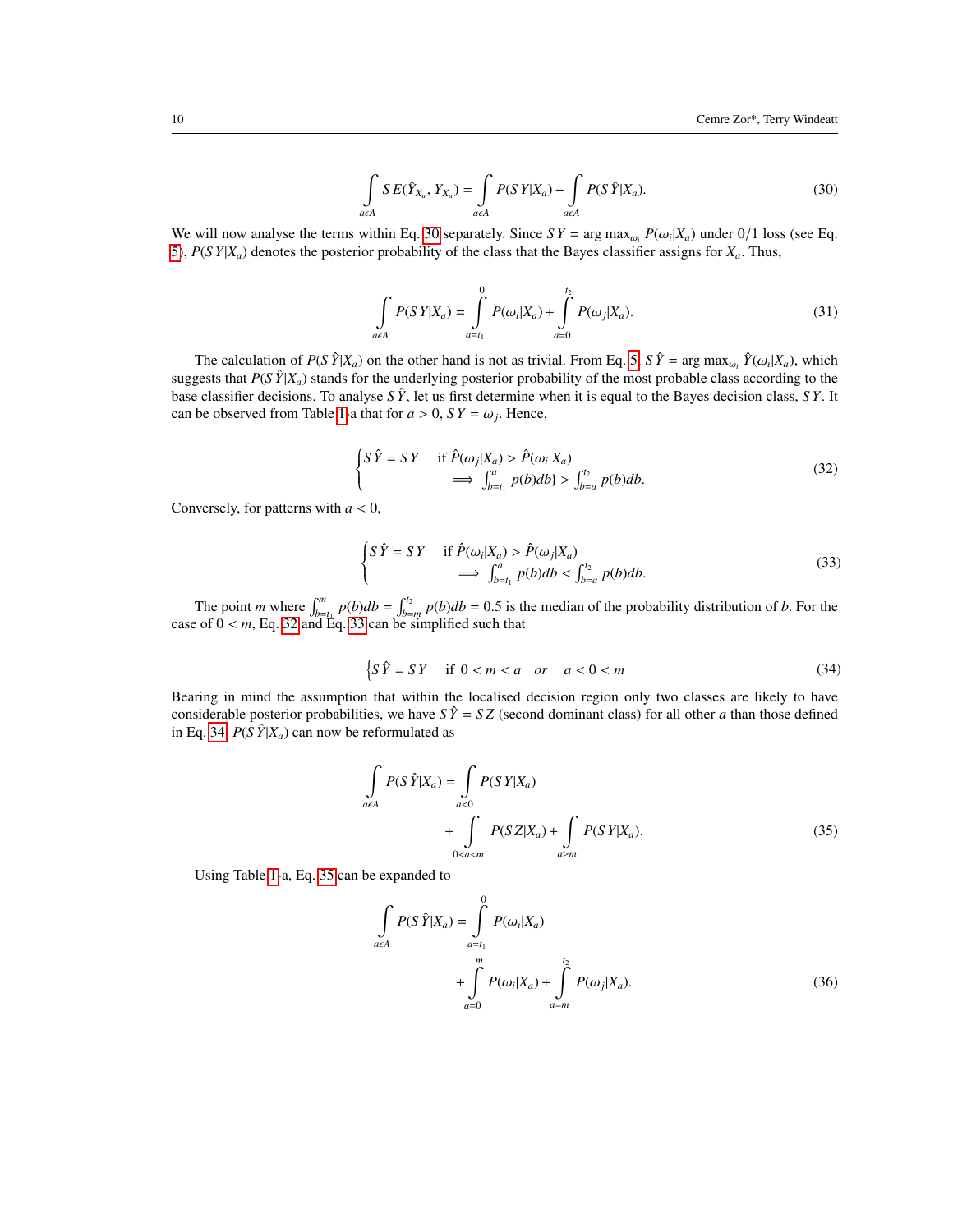Similar analysis shows that the result of Eq. [36](#page-9-5) also holds for *<sup>m</sup>* < 0.

Combining the derivations for  $P_{SY}$  and  $P_{SY}$  from Eq. [31](#page-9-6) and [36,](#page-9-5) and referring to Table [1-](#page-8-2)a, Eq. [30](#page-9-0) becomes

<span id="page-10-1"></span>
$$
\int_{a\in A} SE(\hat{Y}_{X_a}, Y_{X_a}) = \int_{a=0}^{t_2} P(\omega_j | X_a) - \int_{a=0}^{m} P(\omega_i | X_a) - \int_{a=m}^{t_2} P(\omega_j | X_a)
$$

$$
= \int_{a=0}^{m} (P(\omega_j | X_a) - P(\omega_i | X_a))
$$

$$
= \int_{a=0}^{m} sa = \frac{m^2 s}{2}.
$$
(37)

Note that in Eq. [37,](#page-10-1) *s* is positive.

## <span id="page-10-0"></span>*3.2.3 Calculation of VE*

Using the given definition of *VE* from Eq. [6,](#page-3-3) we have

<span id="page-10-2"></span>
$$
\int_{a\in A} VE(\hat{Y}_{X_a}, Y_{X_a}) = \int_{a\in A} P(S\hat{Y}|X_a) - \int_{a\in A} \left[ \sum_i P(\omega_i|X_a)\hat{P}(\omega_i|X_a) \right].
$$
\n(38)

The first term of Eq. [38,](#page-10-2)  $\vert$  $\int_{\alpha \in \mathcal{A}} P(S \hat{Y} | X_a)$ , has been derived during the calculation of *SE* in Eq. [36.](#page-9-5) Using Table anded to take the following form: [1-](#page-8-2)a, Eq. [36](#page-9-5) can further be expanded to take the following form:

$$
\int_{a\in A} P(S \hat{Y}|X_a) = \int_{a=t_1}^{0} (1 - z(X_a)) + \int_{a=0}^{m} (z(X_a) - \eta(X_a)) + \int_{a=m}^{t_2} (1 - z(X_a))
$$
  
\n
$$
= \int_{a=t_1}^{0} [-sa + (z(X_a) - \eta(X_a))] + \int_{a=0}^{m} (z(X_a) - \eta(X_a))
$$
  
\n
$$
+ \int_{a=m}^{t_2} [sa + (z(X_a) - \eta(X_a))]
$$
  
\n
$$
= \int_{a\in A} (z(X_a) - \eta(X_a)) + \frac{s}{2} [(t_1^2 + t_2^2) - m^2]
$$
 (39)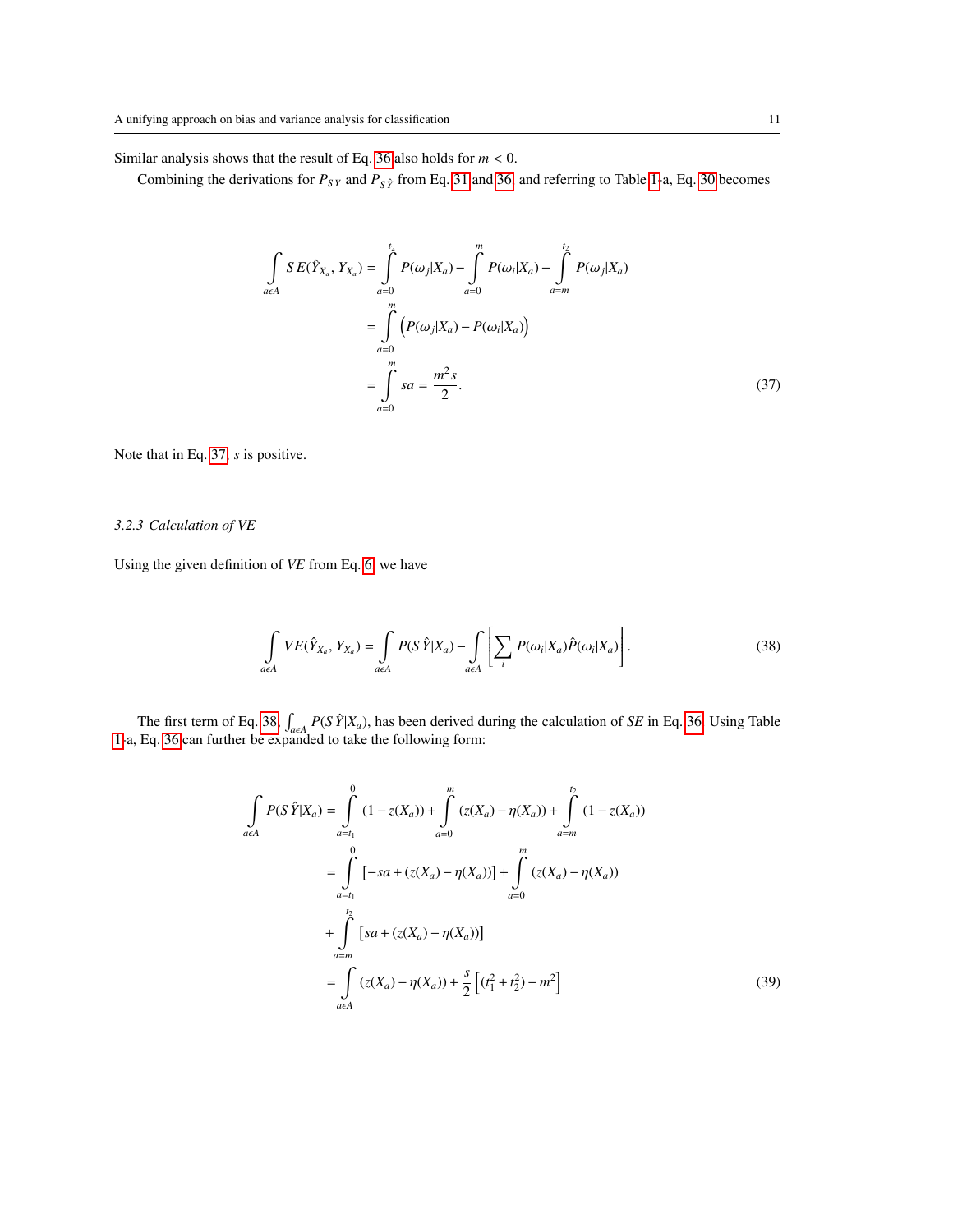For the second term of Eq. [38,](#page-10-2) Table [1](#page-8-2) is used again (For convenience, *da* and *db* will be dropped in the intermediate steps.):

$$
\int_{\alpha \in A} \left[ \sum_{i} P(\omega_{i}|X_{a}) \hat{P}(\omega_{i}|X_{a}) \right] da = \int_{\alpha = t_{1}}^{0} \left[ -sa + (z(X_{a}) - \eta(X_{a})) \int_{b=a}^{t_{2}} p(b)dbda + \int_{\alpha = t_{1}}^{0} (z(X_{a}) - \eta(X_{a})) \int_{b=t_{1}}^{a} p(b)dbda + \int_{\alpha = t_{1}}^{t_{2}} (z(X_{a}) - \eta(X_{a})) \int_{b=t_{1}}^{t_{2}} p(b)dbda + \int_{\alpha = t_{1}}^{t_{2}} \left[ sa + (z(X_{a}) - \eta(X_{a})) \right] \int_{b=t_{1}}^{a} p(b)dbda
$$
\n
$$
= \int_{\alpha = t_{1}}^{t_{2}} (z(X_{a}) - \eta(X_{a})) + \int_{\alpha = t_{1}}^{0} -sa \int_{b=a}^{t_{2}} p(b) + \int_{\alpha = 0}^{t_{2}} sa \int_{b=t_{1}}^{a} p(b)
$$
\n
$$
= \int_{\alpha = t_{1}}^{t_{2}} (z(X_{a}) - \eta(X_{a})) + s \Big[ \int_{b=0}^{t_{2}} \int_{\alpha = b}^{t_{2}} dp(b) + \int_{b=t_{1}}^{0} \int_{\alpha = 0}^{t_{2}} dp(b) + \int_{b=0}^{t_{2}} \int_{\alpha = t_{1}}^{0} -ap(b) + \int_{b=t_{1}}^{0} \int_{\alpha = t_{1}}^{b} -ap(b) \Big]
$$
\n
$$
= \int_{\alpha \in A} (z(X_{a}) - \eta(X_{a})) + \int_{\alpha \in A} \frac{s}{2} \Big[ (t_{1}^{2} + t_{2}^{2}) - b^{2} \Big] p(b)db.
$$
\n(40)

Using Eq. [12](#page-5-1) for added error from Section [2.2,](#page-3-1) Eq. [40](#page-11-0) can further be simplified.

<span id="page-11-1"></span><span id="page-11-0"></span>
$$
\int_{a\in A} \left[ \sum_{i} P(\omega_{i}|X_{a}) \hat{P}(\omega_{i}|X_{a}) \right] = \int_{a\in A} (z(X_{a}) - \eta(X_{a})) + \frac{s(t_{1}^{2} + t_{2}^{2})}{2} - R_{add}
$$
\n(41)

By combining the two terms derived in Eq. [36](#page-9-5) and Eq. [41,](#page-11-1) the formulation of *VE* given in Eq. [38](#page-10-2) can finally be expanded as follows:

$$
\int_{a\in A} V E(\hat{Y}_{X_a}, Y_{X_a}) = \int_{a\in A} (z(X_a) - \eta(X_a)) + \frac{s}{2} \left[ (t_1^2 + t_2^2) - m^2 \right]
$$

$$
- \int_{a\in A} (z(X_a) - \eta(X_a)) - \frac{s(t_1^2 + t_2^2)}{2} + R_{add}
$$

$$
= R_{add} - \frac{m^2 s}{2}.
$$
(42)

By writing *R*<sub>add</sub> in terms of the T&G overall bias and variance (β and  $\sigma_b^2$ ) as given in Eq. [15,](#page-5-2) Eq. [42](#page-11-2) can be reformulated as reformulated as

<span id="page-11-3"></span><span id="page-11-2"></span>
$$
\int_{a\in A} VE(\hat{Y}_{X_a}, Y_{X_a}) = R_{add} - \frac{m^2s}{2}
$$
\n
$$
= \frac{(\beta^2 + \sigma_b^2 - m^2)s}{2}.
$$
\n(43)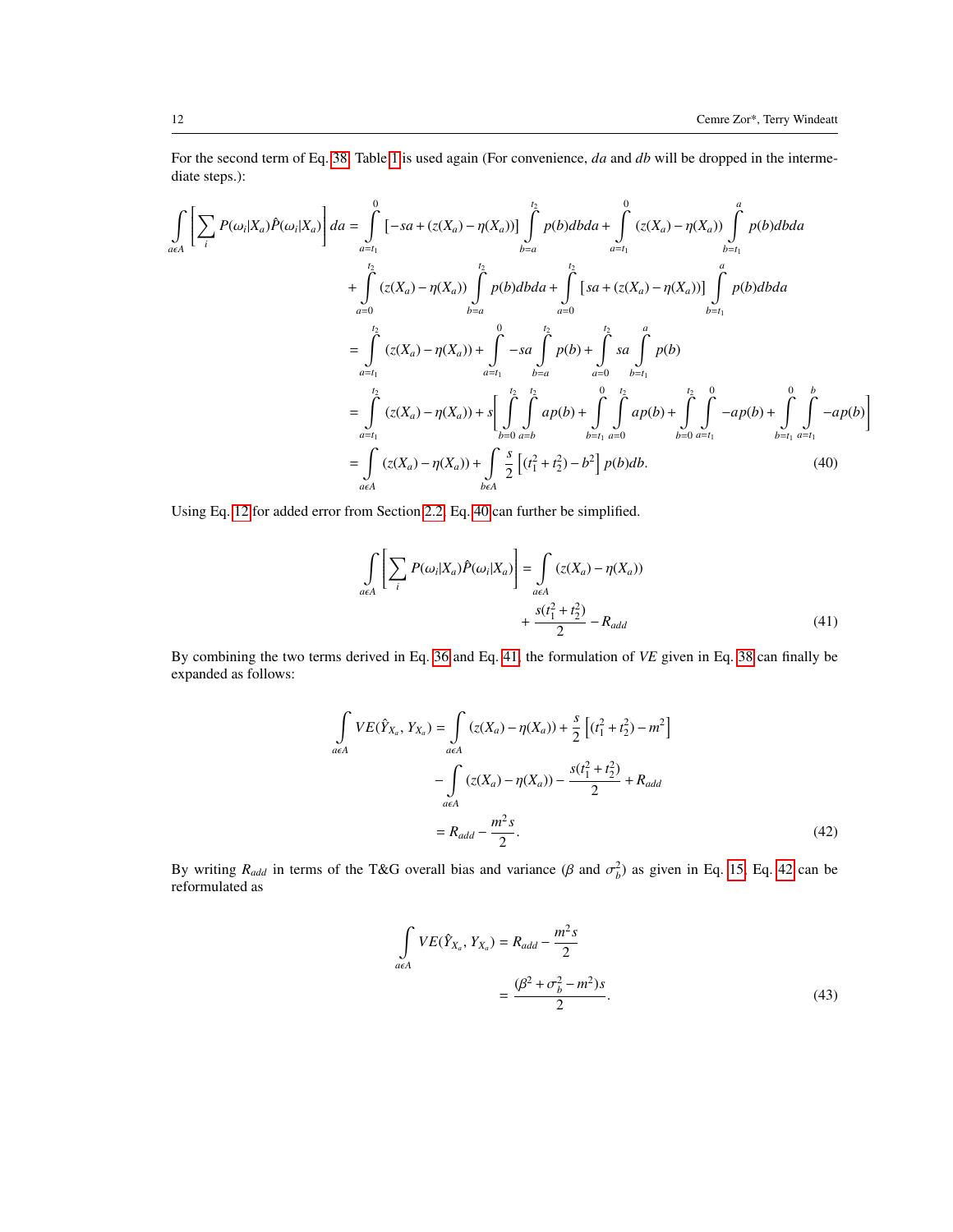#### where *s* is positive.

The verification for the expected added error calculation provided in Eq. [24](#page-7-5) can be obtained by adding *SE* and *VE* given in Eq. [37](#page-10-1) and [42](#page-11-2) to give

$$
R_{add} = \int_{a\in A} SE(\hat{Y}_{X_a}, Y_{X_a}) da + \int_{a\in A} VE(\hat{Y}_{X_a}, Y_{X_a}) da.
$$
  
= 
$$
\frac{m^2 s}{2} + R_{add} - \frac{m^2 s}{2}
$$
  
= 
$$
R_{add}.
$$
 (44)

### <span id="page-12-0"></span>3.3 Discussion

The systematic effect (*SE*) of James has been reformulated in terms of T&G model parameters in Eq. [37,](#page-10-1) which shows that the effect of classification bias on prediction performance depends on the median of the decision boundary distribution belonging to the base classifiers: *SE* increases with the squared value of the median of the decision boundary distribution. In a symmetric distribution like the normal distribution, the median is equal to the mean and *SE* is directly linked to the squared T&G overall bias,  $\beta$ .

The T&G overall bias term, which is equal to the mean of the decision boundary distribution,  $(\beta = E[b])$ , was shown in Eq. [16](#page-5-3) to be the difference between the class-specific biases of the individual estimation errors belonging to the two classes of interest  $(\beta_i - \beta_j)$  scaled by a positive constant. Therefore, any circumstance causing the absolute value of this difference to decrease brings about decreased *SE*. Examples are when both estimation error biases,  $\beta_i$  and  $\beta_j$ , are positive or negative in equal amounts. On the other hand, having  $\beta_i$  and  $\beta_j$ ; of opposite sign would create larger confusion regions, shift the expected value of the decision boundar sign would create larger confusion regions, shift the expected value of the decision boundaries (*E*[*b*]) away from the Bayes boundary, and cause an increase in *SE.*

It has been demonstrated in Eq. [43](#page-11-3) that *VE* is directly related to the T&G overall variance, but also depends on the shape of the decision boundary distribution. The latter is represented by  $(\beta^2 - m^2)$ , which shows that when<br>the difference between the mean and the median of the decision boundary distribution increases *VF* incre the difference between the mean and the median of the decision boundary distribution increases, *VE* increases as well. On the other hand, for cases with symmetric boundary distributions, *VE* only depends on the T&G overall variance, as the difference between the mean and the median of the boundary distribution vanishes.

In Eq. [17,](#page-5-6) the T&G overall variance is defined as the variance of the decision boundary distribution, which is equal to the variance of the difference of estimation noise measured on the two classes of interest scaled by a positive constant. In Eq. [18,](#page-5-4) this was shown to be equal to the summation of the class-specific variance terms belonging to the individual estimation errors  $((\sigma_i)^2$  and  $(\sigma_j)^2$ ), which are accompanied by a covariance term<br>that vanishes for independent classifier outputs. Hence, an increase in any of the class-specific variance te that vanishes for independent classifier outputs. Hence, an increase in any of the class-specific variance terms belonging to individual estimation errors always causes an increase in the T&G overall variance, and therefore *VE*.

### <span id="page-12-1"></span>4 Case Studies

In order to demonstrate the applicability of the T&G and James frameworks on real problems and provide practical insight, we experimentally evaluate two example scenarios in Section [4.1-](#page-13-0)[4.2,](#page-14-0) by using a benchmark data set. In Section [4.1,](#page-13-0) we use the T&G theory to design more accurate ensembles and demonstrate the links established in this paper between the T&G and James frameworks. In Section [4.2,](#page-14-0) we analyse the effect of James variance on classification performance by relating it to the T&G model parameters. Since the T&G model is based on assumptions such as the existence of only two dominant classes at the decision region and the single dimensionality of the data, we will assume that the theory is applicable to multiple dimensions, and make appropriate approximations during the calculations.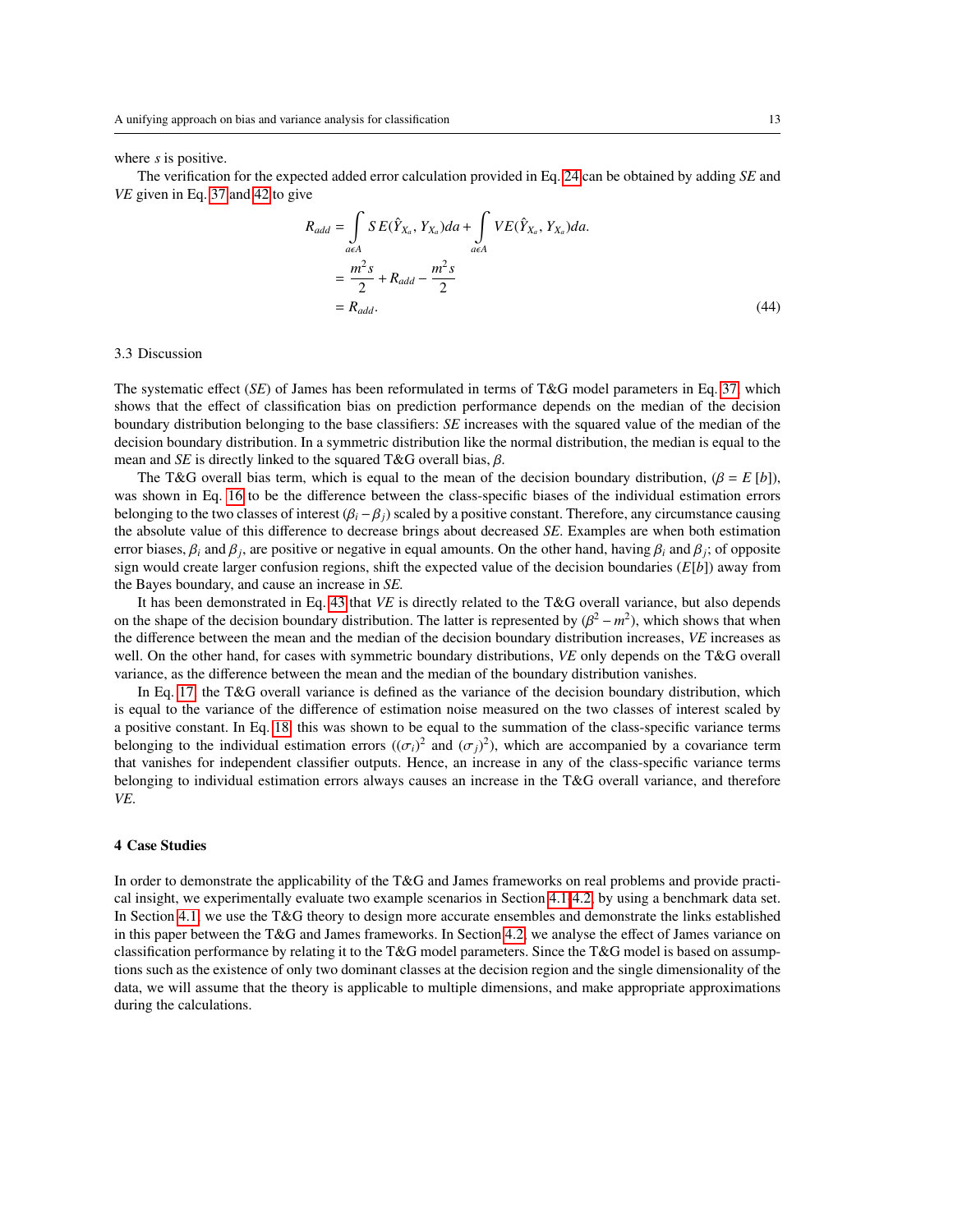### <span id="page-13-0"></span>4.1 Case Study 1

In this case study, we analyse and compare the performance of a single classifier and an ensemble by utilising the B&V frameworks of T&G and James. The ensemble rule selected for this study is the average, which is the multiple classifier system with mean combination. After summarising the theoretical derivations provided for the ensemble average under the T&G model in  $[4, 5, 8]$  $[4, 5, 8]$  $[4, 5, 8]$ , we provide an experimental analysis on a benchmark data set by employing both of the frameworks.

First, we define *bave* to be the decision boundary of the ensemble by using Eq. [10,](#page-4-3) such that

<span id="page-13-1"></span>
$$
b_{ave} = \frac{\bar{n}_i - \bar{n}_j}{s} + \frac{\bar{\beta}_i - \bar{\beta}_j}{s}
$$
(45)

where  $\bar{n}_i = \frac{1}{N} \sum_{m=1}^{N} n_i^m$  and  $\bar{\beta}_i = \frac{1}{N} \sum_{m=1}^{N} \beta_i^m$ , with N being the total number of base classifiers. Here,  $n_i^m$  and  $\beta_i^m$ are noise and bias terms belonging to the base classifier *m* of the ensemble for the class  $\omega_i$ . From Eq. [45](#page-13-1)

$$
\beta^{ave} = E[b_{ave}] = \frac{\bar{\beta}_i - \bar{\beta}_j}{s}
$$
\n(46)

<span id="page-13-2"></span>
$$
(\sigma^{ave})^2 = var\left(\frac{\bar{n}_i - \bar{n}_j}{s}\right) = \frac{1}{s^2}E[(\bar{n}_i - \bar{n}_j)^2] = \frac{1}{s^2}E[(\bar{n}_i)^2 + (\bar{n}_j)^2 - 2\bar{n}_i\bar{n}_j].
$$
\n(47)

Following the derivations of [\[8\]](#page-16-7) for the expansion of the terms in Eq. [47,](#page-13-2) the added error of the mean combination rule takes the following form:

<span id="page-13-3"></span>
$$
R_{add}^{ave} = \frac{s}{2} \left( (\sigma^{ave})^2 + (E[b_{ave}])^2 \right) = \frac{1}{N^2} \left( \sum_{m=1}^{N} \frac{(\sigma_i^m)^2 + (\sigma_j^m)^2 - 2cov(n_i^m, n_j^m)}{2s} \right) + \frac{s}{2} \left( \beta^{ave} \right)^2
$$

$$
+ \frac{1}{2N^2 s} \left( \sum_{m=1}^{N} \sum_{n=1, n \neq m}^{N} cov(n_i^m, n_i^n) + cov(n_j^m, n_j^n) - 2cov(n_i^m, n_j^n) \right). \tag{48}
$$

T&G analyse the added error for the specific case where there is no bias, under two assumptions:

- 1. The noise between classes are i.i.d. and have the same variance for all *m*, i.e.  $cov(n_i^m, n_j^m) = 0$  and  $\sigma_i^m = \sigma_j^m = \sigma$ . This assumption leads to each classifier having the same expected added error i.e.  $R^m = R_{ij}$ .  $\$
- σ. This assumption leads to each classifier having the same expected added error, i.e.  $\mathring{R}_{add}^m = R_{add}$ ,  $\forall m$ .<br>For different classes, noise between two classifiers are i.i.d. i.e.  $cov(n^m, n^n) = 0$
- 2. For different classes, noise between two classifiers are i.i.d, i.e.  $cov(n_i^m, n_j^n) = 0$ .

It is shown in [\[5,](#page-16-4) [8\]](#page-16-7) that under these assumptions, Eq. [48](#page-13-3) can be simplified into

<span id="page-13-4"></span>
$$
R_{add}^{ave} = R_{add} \left( \frac{1 + C(N - 1)}{N} \right)
$$
\n(49)

where  $R_{add}$  is the added error of a single classifier,  $C = \sum_{i=1}^{k} P_i C_i$ ,  $P_i$  is the prior probability of the class  $\omega_i$  and  $C_i$  is the average correlation coefficient among classifiers for this class is the average correlation coefficient among classifiers for this class.

When identical classifiers are used for building the mean classifier ensemble, i.e.  $C = 1$ , Eq. [49](#page-13-4) takes the form  $R_{add}^{ave} = R_{add}$ . Thus, the difference between the average added errors of the ensemble and the single classifier becomes zero, which means combining classifiers does not provide any benefit. On the other hand, when there is independence between the errors of any pair of base classifiers, i.e.  $C = 0$ , the error of the ensemble becomes equal to the error of the single classifier divided by the number of classifiers.

We aim to simulate the impact of variance in classification performance and the effect of correlation on the efficiency of the averager ensemble, by employing a benchmark data set, "Image Segmentation" [\[26\]](#page-16-25). The data set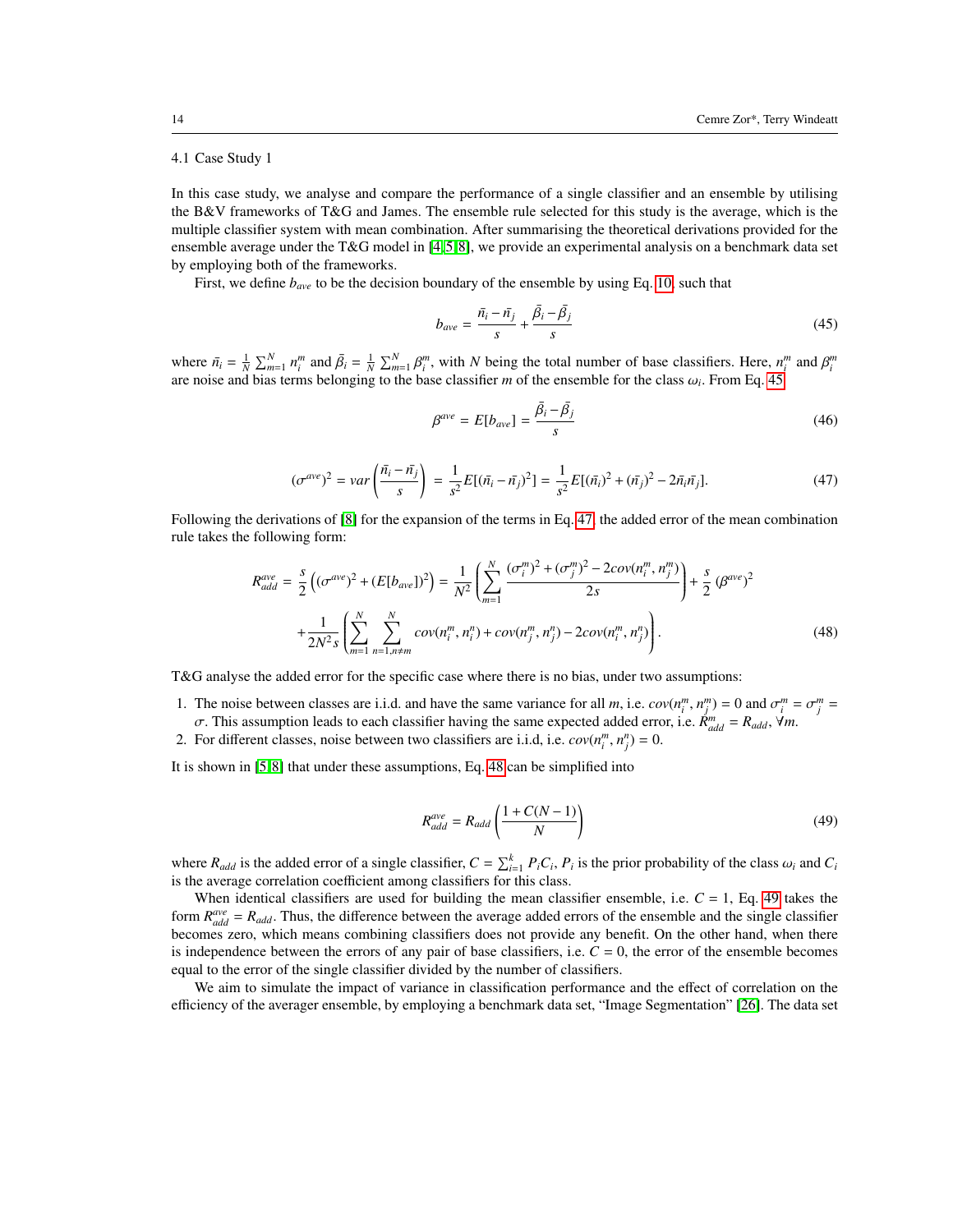

<span id="page-14-1"></span>Fig. 2 Example bias and variance analysis on single classifiers and ensembles, by using T&G and James frameworks

consists of 7 classes and 19 dimensions, and comprises 210 training and 2100 test samples. To attain bias close to zero, we work with strong base classifiers, which are chosen as Neural Networks (NNs) with a single hidden layer of 16 nodes and 8 epochs.

Firstly, 200 different groups of classifiers, each of which is formed of 6 NN classifiers with random initial weights, are created. For each group, the expected error rate, mean correlation coefficient  $(C)$ , variance  $(\sigma)$  as given by T&G, *VE* as formulated by James and ensemble average are recorded. Note that T&G make the assumption of fixed variance for all data and therefore the same expected added error for all classifiers. We try to comply with these assumptions by creating classifiers with similar variance when averaged over all test samples.

In Figure [2](#page-14-1) (a), in order to investigate the relation between the frameworks of T&G and James, the T&G variance for each of the 200 groups is plotted against its corresponding *VE*. A correlation coefficient of value 0.749 is measured between these variables, in line with the novel theoretical findings presented in Eq. [43:](#page-11-3) After making the assumption that for strong base classifiers the mean (β) and the median (*m*) of the decision boundary approach zero, in Eq. [43](#page-11-3) T&G variance becomes directly related to James *VE*. Moreover, this assumption simplifies Eq. [15](#page-5-2) such that the added error (and therefore the error) becomes a direct consequence of the T&G variance. This can be visualised in Figure [2](#page-14-1) (b), where the correlation coefficient between the expected error rate of the base classifiers and the T&G variance is 0.633.

Secondly, the behaviour of the correlation coefficient *C* against the ensemble performance is depicted in Figure [2](#page-14-1) (c). The performance metric used here is the difference between the ensemble and the average base classifier accuracy. Supporting the T&G findings given in Eq. [49,](#page-13-4) where decrease in *C* is shown to be related to gain in the average ensemble performance, the negative correlation coefficient between these two variables is measured as -0.512.

This case study validates the theory for powerful ensemble construction based on reduced average T&G correlation between the base classifiers, on experimental data. Classification performance, T&G and *VE* have also been shown to be directly linked to each other under an approximately zero bias and zero median scenario. An important finding demonstrated here is that although T&G framework depends on many assumptions, the theoretical outcomes generally hold in practice.

## <span id="page-14-0"></span>4.2 Case Study 2

The aim of this case study is to visualise the effect of *VE* on the prediction performance. It can be deduced from Eq. [43](#page-11-3) that when the mean of the decision boundary distribution deviates from its median, *VE* can actually take negative values. This circumstance, which is expected to occur when the classifier of interest is weak, implies that having James variance may have a positive impact on the generalisation error. In order to investigate, we use 50 NN classifiers and 5 node/epoch combinations on the Image Segmentation data set. The complexity of the NNs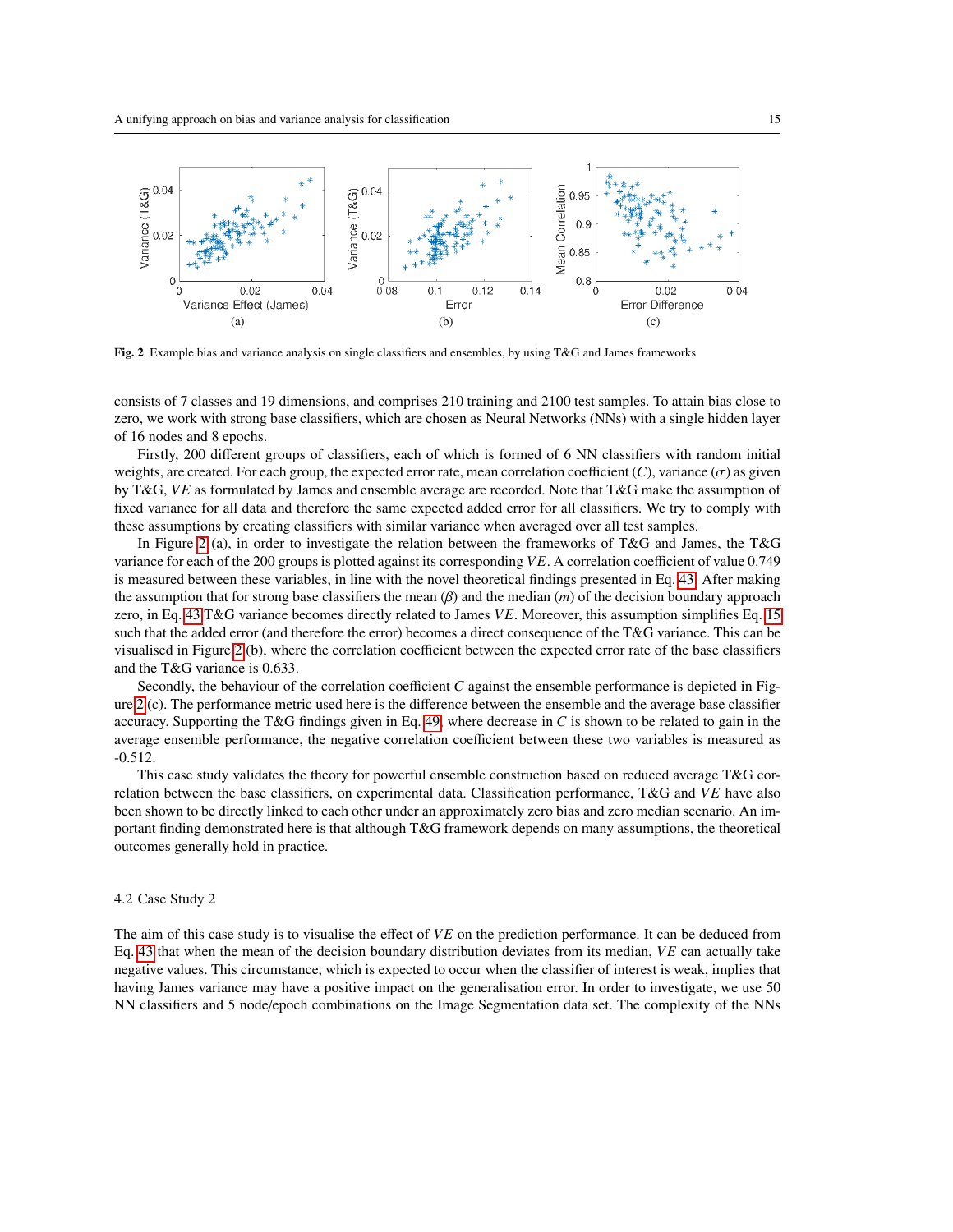

<span id="page-15-0"></span>Fig. 3 Variance Effect analysis for classifiers with decreasing complexity in direction shown

is decreased with the set of nodes and/or epochs:  $[(16/32), (8/8), (2/4), (1/1)]$ . As in Section [4.1,](#page-13-0) the classifier perturbation is achieved by using random initial weights.

In Figure [3,](#page-15-0) the error rates and *VE* corresponding to the 5 combinations are plotted. As the error rate increases (i.e. as the complexity of the classifiers decreases), *VE* can be observed to increase with the error until the error reaches a certain value (0.6). When the error rate is equal to 0.8, the corresponding *VE* drops below zero, which corresponds to a very weak classifier: a NN with 1 node and 1 epoch. The decision boundary for this classifier is expected to have a skewed distribution due to its inability to correctly identify the real boundary. Hence, having increased variance helps the classifier obtain the correct label sporadically by diverging from the aggregate false decision. In other words, we obtain a negative *VE*, which means that James variance actually boosts the prediction performance. This explanation is also in line with the experimental evidence provided in [\[2\]](#page-16-1) and [\[27\]](#page-16-26). Finally, note that when the error is as low as 0.07, that is for NNs with 16 nodes and 32 epochs, the *VE* is expected to be directly related to T&G variance similar to the case study in Section [4.1,](#page-13-0) as the mean and the medians of the decision boundary is expected to be similar and close to zero.

#### 5 Conclusions

The relationships established in this paper not only provide deeper insight into classification theory, but also present the effects of B&V *(SE* and *VE*) defined by James in a closed form, which is useful for explaining the behaviours of these terms, such as when they cause performance increase or decrease. Understanding B&V of T&G in terms of James terminology provides further advantages in scenarios where it is not possible to measure the underlying class a posteriori probability distributions. Although the framework of James requires knowledge of the label distribution for an input pattern, this information can usually be approximated more accurately than the lower level probability distributions. This duality provides the user with the flexibility to be able to switch between the models while working on classifier design, and its use is highlighted on two case studies.

To date, the focus of research has been on classification B&V and T&G frameworks separately, but there has been no previous attempt to relate the two. It has to be remembered that James framework has been chosen in this paper as a representative among many classification B&V formulations due to its advantages, and the established T&G linkage can be expanded to other B&V frameworks by utilising the unified notations given in [\[7,](#page-16-6)2,8].

There is no doubt that when there is a requirement to understand why a classifier or ensemble performs well, or when an experimental comparison of classifiers needs to be made, it is common practice for many researchers to refer to bias and variance analysis, examples of which are given in the Introduction. Recently, [\[28\]](#page-16-27) hypothesised that the reason deep networks do not over-fit is that, as complexity is increased, two bias-variance curves appear: variance begins to increase, and then decrease at the transition from the first to second bias/variance trade-off. As